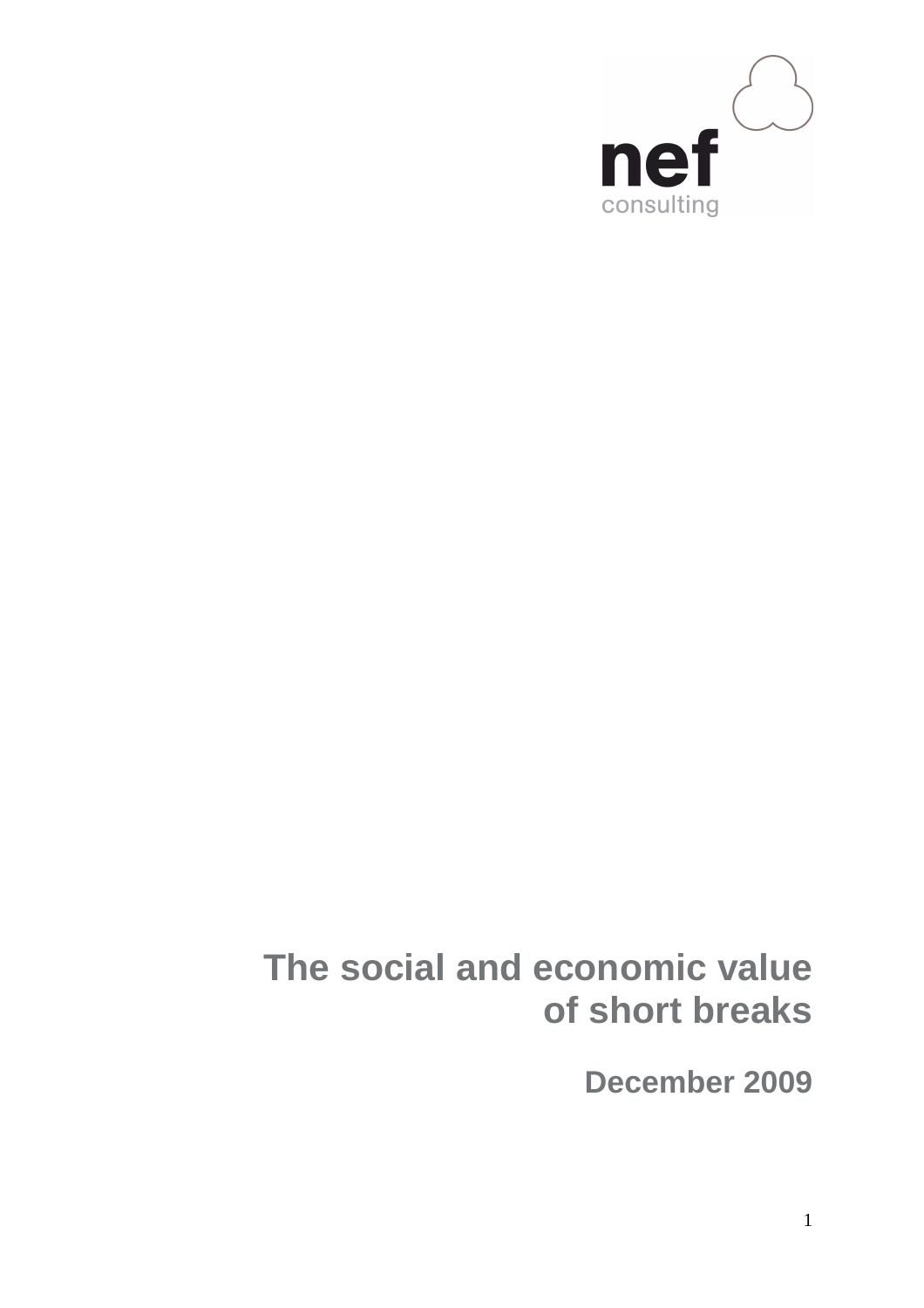## **Contents**

| The number of disabled children that could benefit from short breaks services 22 |  |
|----------------------------------------------------------------------------------|--|
|                                                                                  |  |
|                                                                                  |  |
|                                                                                  |  |
|                                                                                  |  |
| Appendix 2: Outcome incidences for disabled children with high support needs 34  |  |
|                                                                                  |  |

This research has been commissioned by Action for Children and Every Disabled Child Matters, however the views expressed in this report do not necessarily reflect the views of these organisations.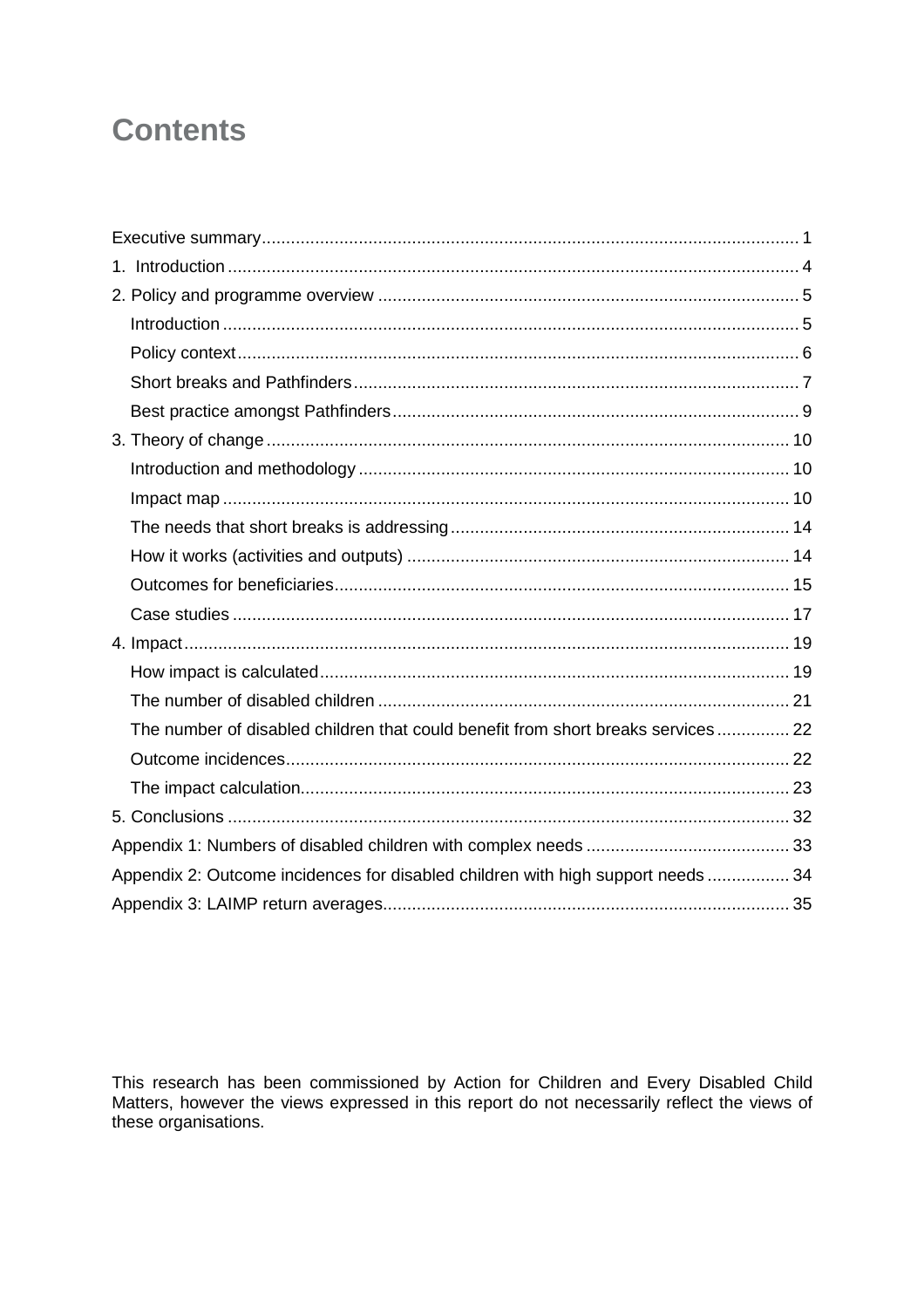### **Executive summary**

Action for Children and the Every Disabled Child Matters Campaign commissioned this report which aims to explore the social and economic value created by effective local delivery of short breaks – the largest component of the Aiming High for Disabled Children (AHDC) programme – aimed at those with the most complex needs. Of the social and economic value created, particular focus is given to the value generated for the state. The report furthermore aims to identify the conditions – for example, the level of national and regional funding or the approach taken to delivery – necessary to maintain the value to the state (identified by the research) created by effective local delivery of short breaks.

AHDC: Better support for families, was launched in May 2007. It is a transformation programme for disabled children's services that is jointly delivered by the Department for Children, Schools and Families (DCSF) and the Department of Health (DH).

The programme is transformative in the sense that there is an explicit requirement to drive positive changes in the strategic and service management of local services. It looks to improve the competencies of service managers and commissioners, and to develop integrated capacities for services and partnerships. Short breaks is a key element of AHDC.

To ascertain the social and economic value created by effective local delivery of short breaks, telephone interviews were conducted with AHDC lead staff from five Pathfinder authorities. This enabled the creation of a 'theory of change' – a description of how the activities that make up the short breaks programme result in social and economic value.

Table E.1 presents an abridged impact map (summary table describing the theory of change), focusing on the key beneficiaries (stakeholders) and the social and economic outcomes created for those beneficiaries.

The long-term outcomes for the state (DCSF and local/national government and public service providers) are derived from the outcomes enjoyed by both the disabled children and their parents. The theory of change highlights that short breaks provide families with a mechanism by which to cope with the pressures of caring for a disabled child. This has an indirect impact on the family environment in terms of less stress for the parents and more time for other siblings, which can be translated into a higher sense of well-being for the family as a whole. This has implications to the state through:

- Financial savings resulting from a reduced chance of disabled children being placed in care.
- A reduction in health costs and increased tax take from reduced stress of the parents, families and carers.
- A cost saving from greater attention being able to be paid by parents to disabled children's siblings, thereby reducing possible problems centred on the siblings' schooling.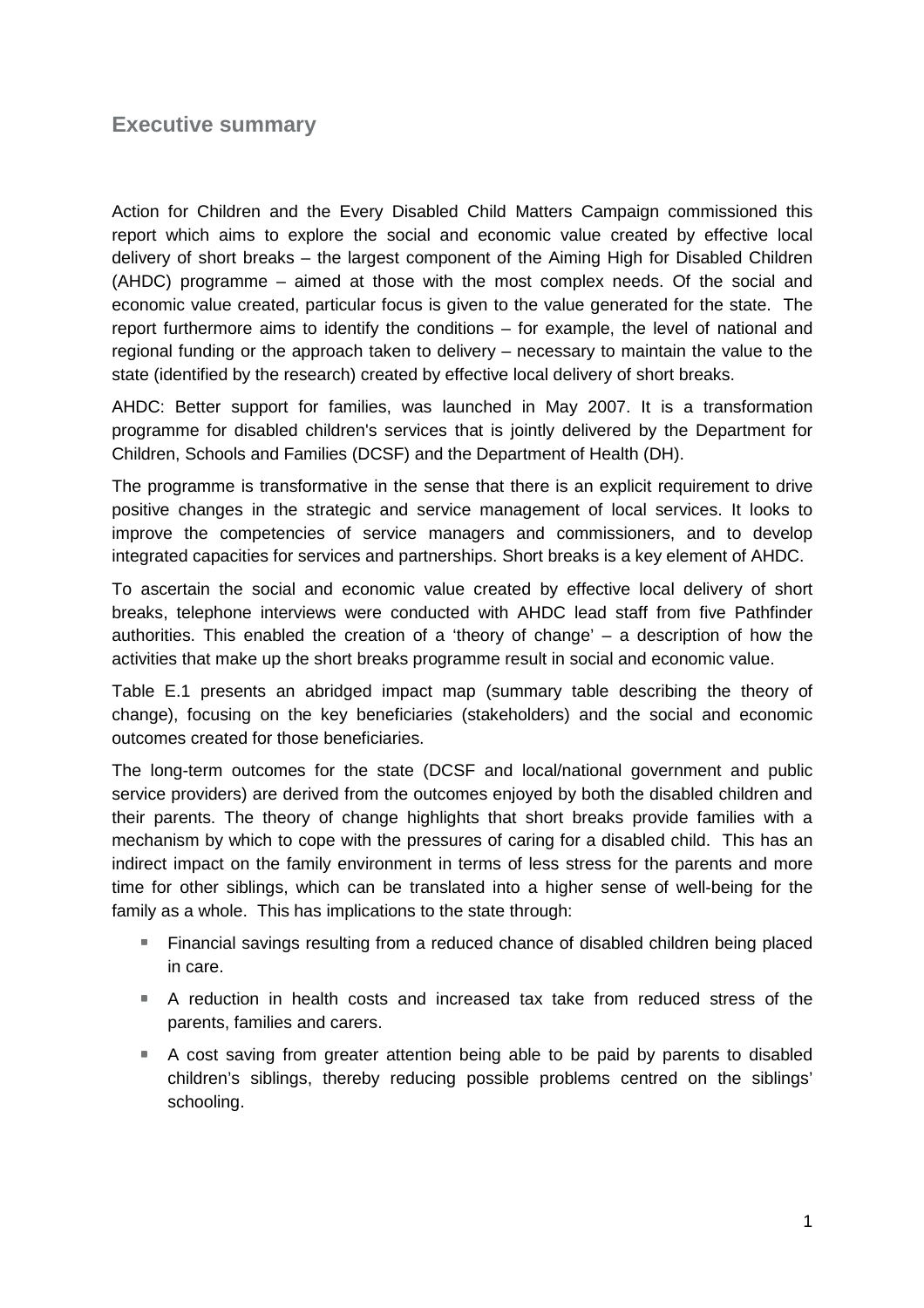| <b>Stakeholders</b>                                                  | Long-term outcomes                                                                                                                            |
|----------------------------------------------------------------------|-----------------------------------------------------------------------------------------------------------------------------------------------|
| Disabled children/young<br>people<br>Children with high support      | 1. Lead more ordinary lives<br>2.<br>Journey towards independence in adulthood                                                                |
| needs e.g., Groups A & B*                                            | 3.<br>Improved emotional and physical health (health and well<br>being)                                                                       |
| Parents, families and carers<br>of disabled child/young<br>person    | Working towards having a more ordinary life<br>4.<br>5.<br>Experience reduced stress and reduced worry                                        |
|                                                                      | Have time for themselves and for other children<br>6.                                                                                         |
| DCSF, local/national<br>government and public<br>service providers** | Decreased cost of long-term residential care from<br>7.<br>reductions in the number of disabled children placed<br>outside of the family home |
|                                                                      | Decreased cost to health service from reduction in<br>8.<br>parents', families' and carers' stress                                            |
|                                                                      | Decreased cost to schools of educating siblings with<br>9.<br>behavioural and emotional difficulties                                          |

**Table E.1: Impact map for Pathfinders' short breaks stakeholder groups.** 

\* Definitions for groups A and B are included on page 8

\*\* This grouping of stakeholders is referred to throughout the report as 'the state'.

In arriving at a financial estimate of the impact created for the state through the provision of the short breaks programme, it is vital to recognise the role of other activities/programmes in achieving the stated outcomes (Table E.1). It is also important to consider the durability of the impact.

Table E.2 presents the estimated annual cost savings arising from the current level of short breaks provision in England for the state.

Based on the lack of evidence of enduring benefits beyond the lifetime of the programme's activities, it is recommended that current service levels be maintained in order to maintain savings to the state.

- There are other compelling reasons for maintaining a higher level of service provision. This report has only quantified the economic benefits arising from effective provision of short breaks services, i.e., outcomes benefiting the state. Quantifying the social benefits would be a worthwhile exercise, however, as the investment by AHDC in transforming short breaks provision may well show a good return.
- Our analysis of Pathfinder data returns shows that access to services is still limited, with currently only an estimated 21% of disabled children (that could benefit from short breaks) receiving short breaks services.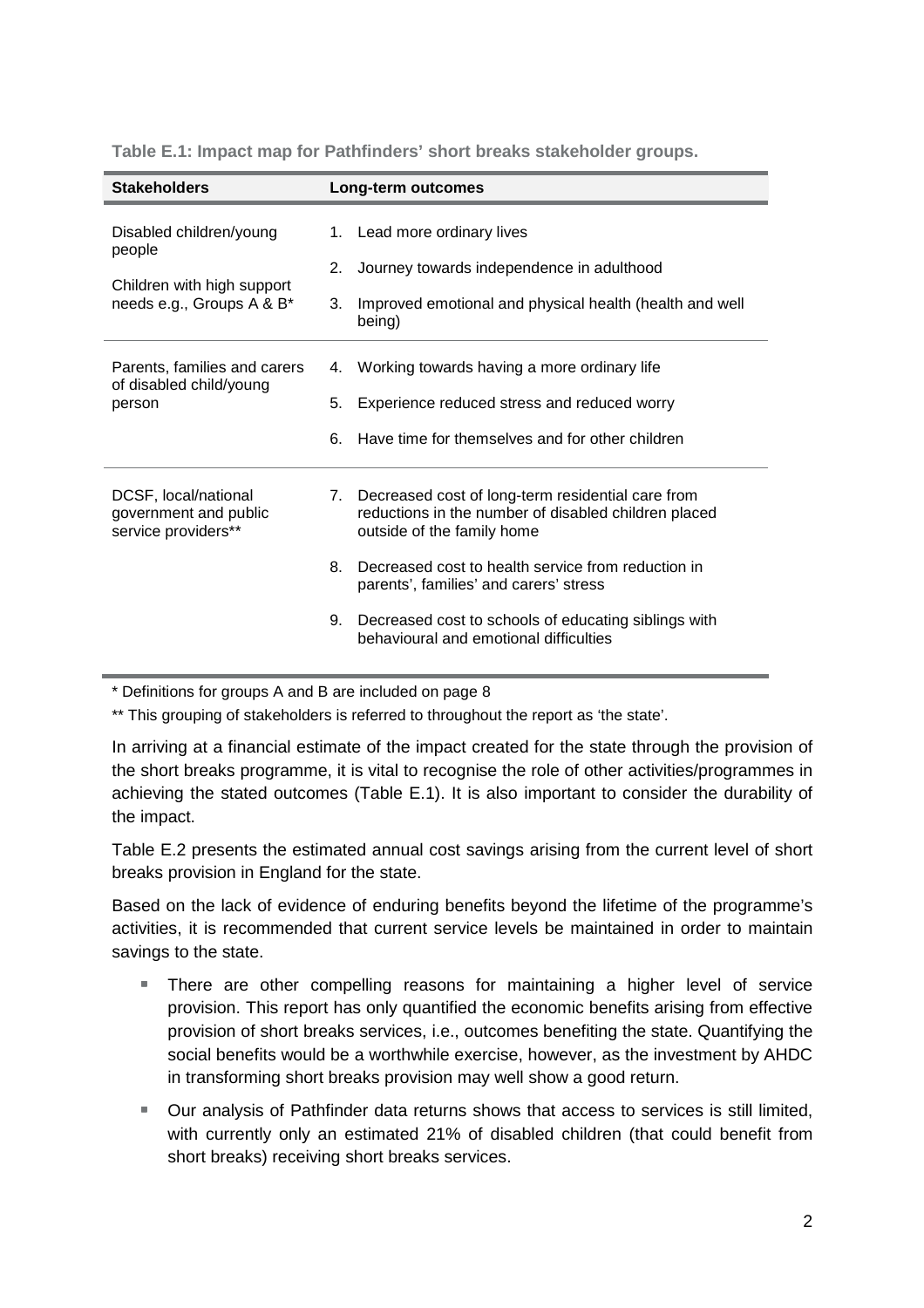**Table E.2: Estimated financial savings for the state from the current level of short breaks provision\***

|       | <b>Outcome</b>                                                                                                                             | Value       |
|-------|--------------------------------------------------------------------------------------------------------------------------------------------|-------------|
|       | 7. Decreased cost of long-term residential care from<br>reductions in the number of disabled children placed<br>outside of the family home | £28,351,693 |
|       | 8. Decreased cost to health service from reduction in<br>parents', families' and carers' stress                                            | £3,698,123  |
|       | Cost savings stemming from reduction in GP visits                                                                                          | £2.446.069  |
|       | Cost savings stemming from reduction in sickness absence                                                                                   | £1,252,054  |
|       | 9. Decreased cost to schools of educating siblings with<br>behavioural and emotional difficulties.                                         | £4,487,757  |
| Total |                                                                                                                                            | £36,537,573 |

\* No account is taken of the attribution of other parts of the AHDC programme in calculating the savings for outcomes 8 and 9. The savings attributable solely to Short breaks may therefore represent a percentage of the above figures.

Should effective delivery of short breaks (plus associated activities, as listed in section 4) be made available to all disabled children in England for whom short breaks are appropriate, the potential savings to the state could be in the region of £174 million per annum (Table E.3).

**Table E.3: Estimated financial savings for the state from full coverage of short breaks provision\***

|       | Outcome                                                                                                                                 | Value        |
|-------|-----------------------------------------------------------------------------------------------------------------------------------------|--------------|
| 7.    | Decreased cost of long-term residential care from<br>reductions in the number of disabled children placed<br>outside of the family home | £135,008,061 |
|       | 8. Decreased cost to health service from reduction in<br>parents', families' and carers' stress                                         | £17,610,108  |
|       | Cost savings stemming from reduction in GP visits                                                                                       | £11,647,947  |
|       | Cost savings stemming from reduction in sickness absence                                                                                | £5,962,161   |
| 9.    | Decreased cost to schools of educating siblings with<br>behavioural and emotional difficulties.                                         | £21,370,271  |
| Total |                                                                                                                                         | £173,988,440 |

\* No account is taken of the attribution of other parts of the AHDC programme in calculating the savings for outcomes 8 and 9. The savings attributable solely to short breaks may therefore represent a percentage of the above figures.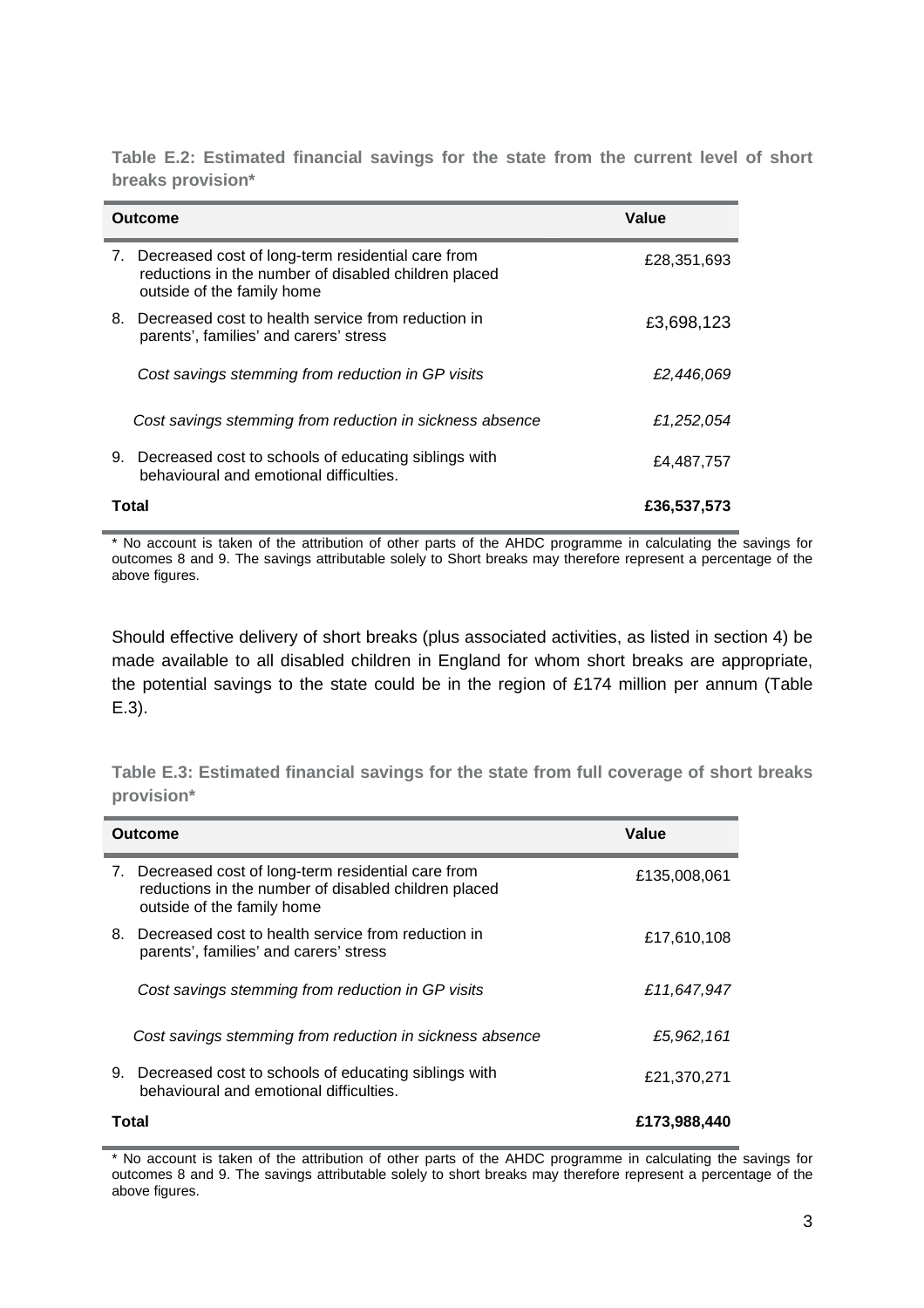## **1. Introduction**

Action for Children and the Every Disabled Child Matters Campaign commissioned **nef consulting** to examine the social and economic value created by the short breaks component of the AHDC programme, for disabled children with complex needs. The report places particular focus on the value created for one of the key beneficiary groups – the state – and further examines the conditions necessary to maintain any identified benefits.

This report begins by providing a short overview of the AHDC programme and the policy context in which it is embedded. This is followed by an overview of the short breaks component and emerging best practice among the 21 local authorities selected to serve as Pathfinders. These local authorities are at the forefront of delivering substantial improvements in local short breaks services delivery.

Following the programme and policy section, the 'theory of change' – the route by which the activities that constitute short breaks result in social and economic outcomes – is presented. The section summarises the theory of change in the form of an impact map.

Following the identification of social and economic outcomes for a range of beneficiaries (stakeholders), the impact for one particular beneficiary  $-$  the state  $-$  is examined. The section further examines the necessary external conditions to achieve the identified impact.

The report concludes with a discussion of the findings.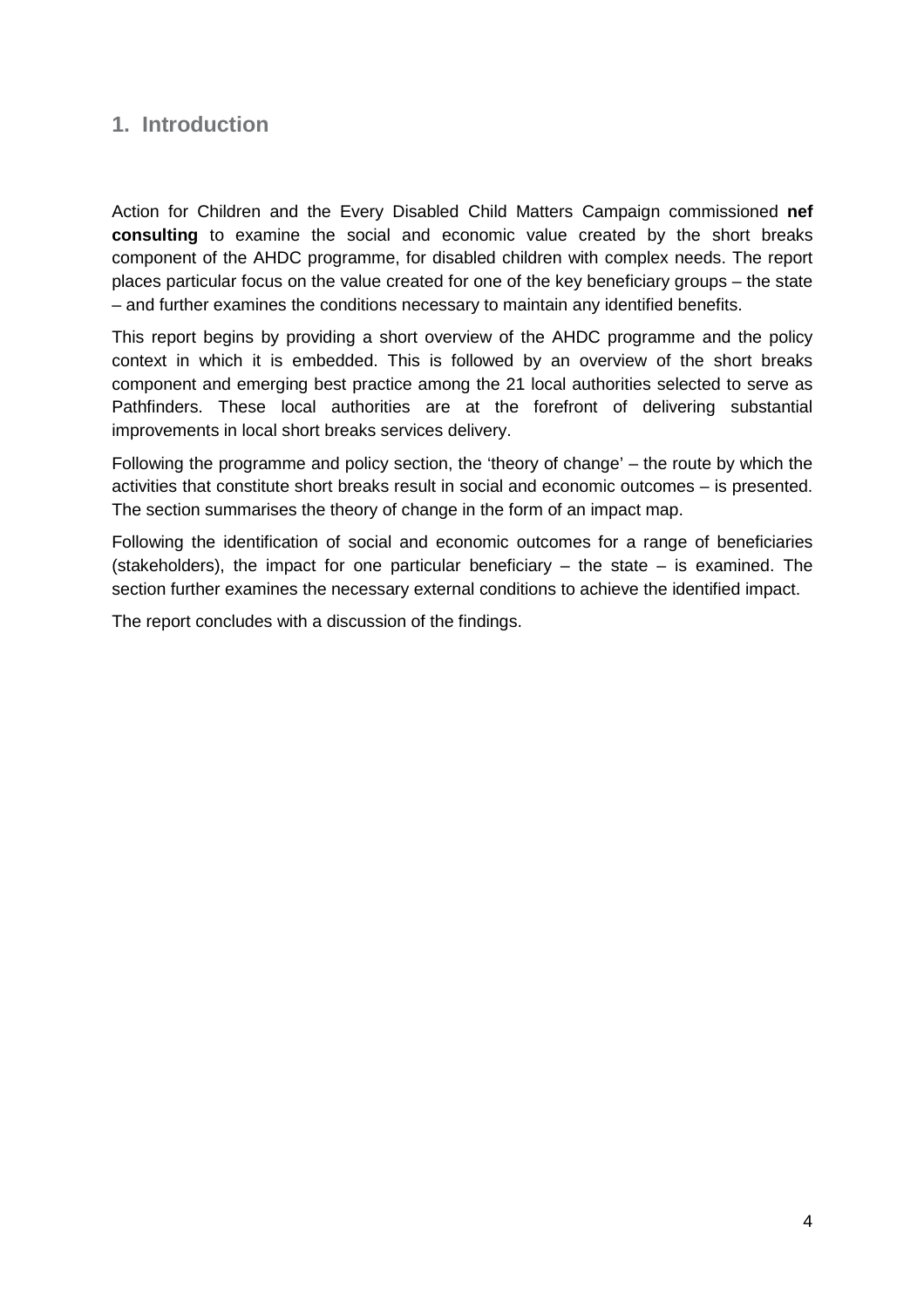## **2. Policy and programme overview**

#### **Introduction**

AHDC: Better support for families, was launched in May 2007. It is a transformation programme for disabled children's services that is jointly delivered by the DCSF and the DH.

The programme is transformative in the sense that there is an explicit requirement to drive positive changes in the strategic and service management of local services. It looks to improve the competencies of service managers and commissioners, and to develop integrated capacities for services and partnerships.

AHDC delivered substantial new funding for measures to improve services for disabled children and their families/carers. The government assists professionals, managers and children's services commissioners to deliver the programme. The programme has a number of features including:

- short breaks
- childcare
- **Parent participation**
- **transition support**
- $\blacksquare$  palliative care
- core offer and national indicator

The initial funding for AHDC came from the 2007 Comprehensive Spending Review (CSR). It delivered a total funding package of £340 million from the DCSF during 2008–2011. This is supported by an additional funding package of £340 million from the DH, which was allocated to Primary Care Trusts' budgets as part of the NHS settlement to improve services for disabled children and palliative care services.

The funding from the DCSF is allocated in the following ways:

- Short breaks £370 million
- $\blacksquare$  Childcare £35 million
- **Transition Support Programme £19 million**
- Parent Forums £5 million.

AHDC constitutes the single biggest investment into the development and delivery of such services in the UK. This is achieved through ring-fencing funding for services and providing a platform for developing partnership structures and funding options for lacking services.

The intention was that the funding would act as a 'pump priming' mechanism to address shortfalls in local capacity and capabilities, and to provide an impetus to change cultures and to drive commissioning of services.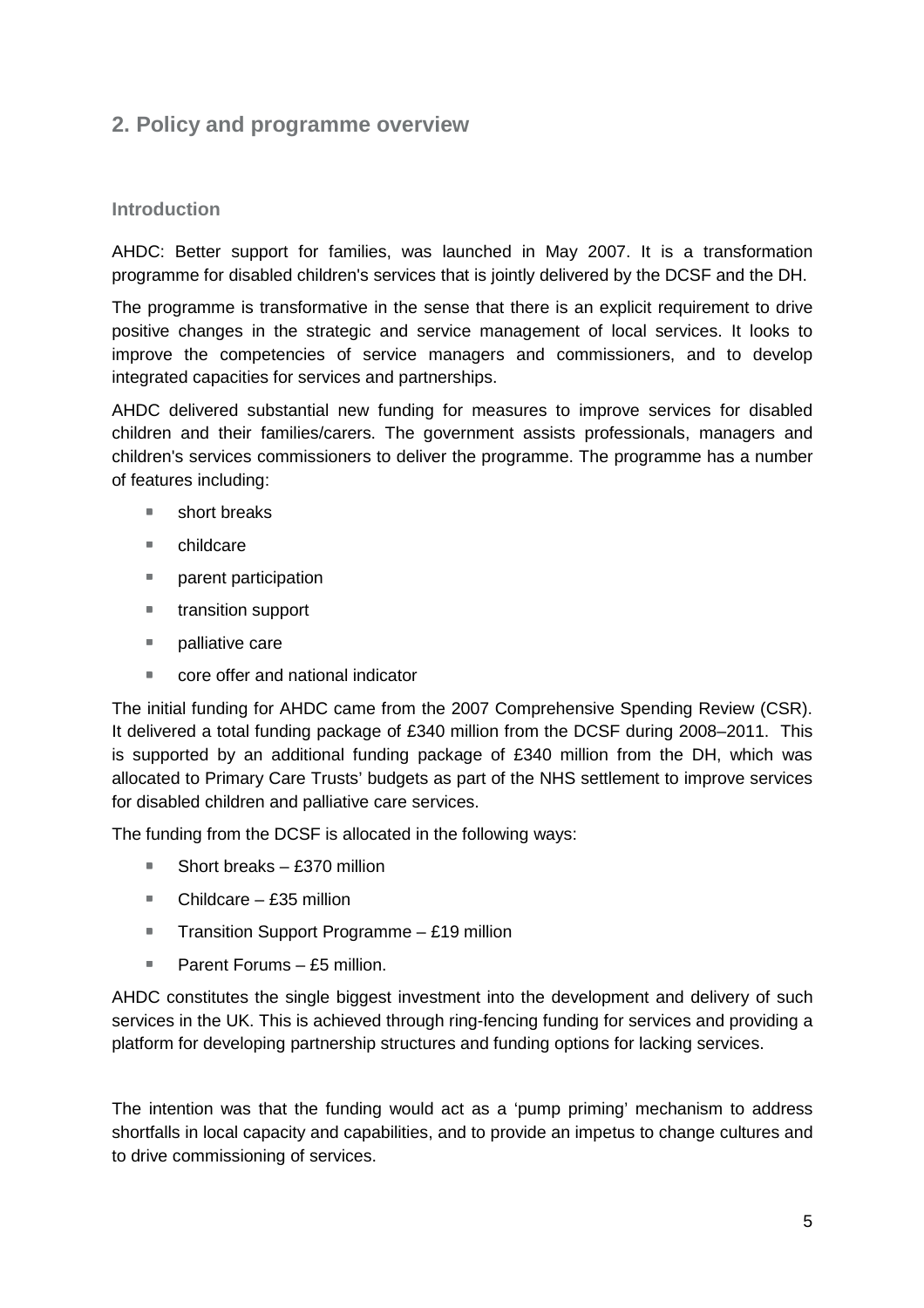Furthermore, the process aimed to draw in parents as important advocates for the needs of their families, and to create partnerships that placed parents as real participants with powers to change culture and inform change.

The new short breaks approach replaced traditional 'respite care' services with a clear goal that the breaks would be a valued experience for the children and young people themselves.

#### **Policy context**

The AHDC programme helps to deliver existing government policy relating to disabled children. The government wants disabled children to be a priority, both nationally and locally: a commitment confirmed in the NHS operating framework, the Child Health Strategy: Healthy lives, brighter futures and in the Children's Plan. The broader policy context for the programme is presented below.

#### **The Children's Plan**

The DCSF Children's Plan establishes the government's overarching strategy for children's services. A key priority running through the Children's Plan is to make services accessible for disabled children and young people. It allocates £225 million in investment to improving play opportunities, with a focus on inclusive services for children and young people.

#### **Aiming High for Young People**

Aiming High for Young People sets out a 10-year framework for the government's aspirations for what young people's services, including those for disabled young people, should achieve.

#### **Disability Discrimination Act**

The Disability Discrimination Act 1995 (DDA) – as amended by the Special Educational Needs and Disability Act 2001 – protects disabled children and young people from discrimination in schools and children's services. Local authorities (LAs) and schools have to deliver improvements in access for disabled pupils. In 2005, the Disability Equality Duty was also introduced into the DDA, which asks them to prepare and publish a disability equality scheme.

#### **Improving the life chances of disabled children**

This sets out the aspiration that by 2025, disabled people in Britain should have opportunities to improve their lives and be included as equal members of society. The Office for Disability Issues coordinates cross-government work to deliver this vision. It suggests improving support for families with young disabled children to ensure that they benefit from childcare and early education; that their extra needs are met; and that services are centred on disabled children and their families.

#### **Early Support**

Early Support is the government's vision to co-ordinate services for families with young disabled children. All LAs should deliver on the Early Support principles; in turn the Aiming High programme is meant to build on its local delivery.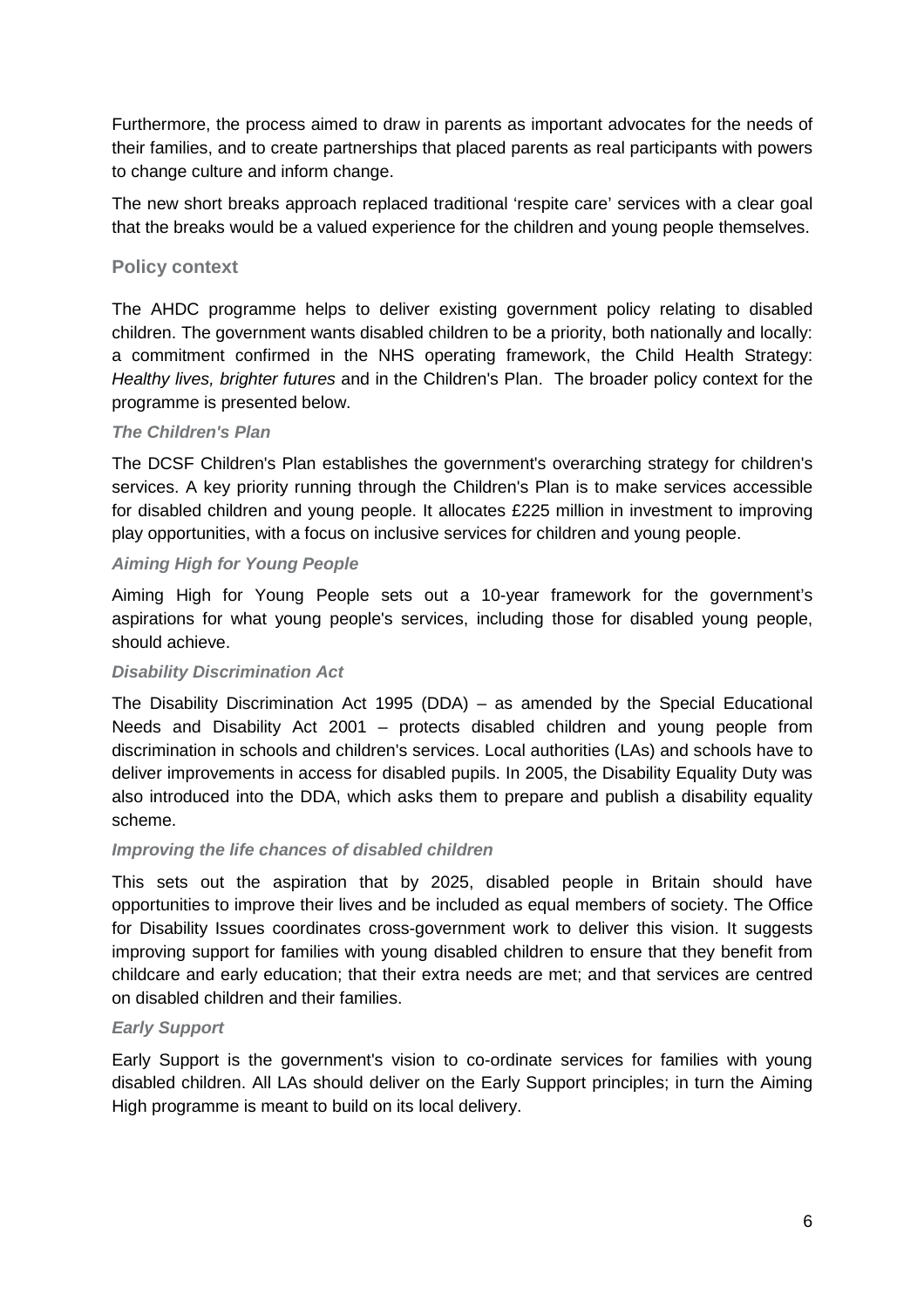#### **Choice for parents, the best start for children: A 10-year strategy for childcare**

This sets out the government's long-term vision for every child to get the best start in life, and to give parents more options to balance work and family life. It addresses families with disabled children.

#### **Removing Barriers to Achievement: The government's strategy for special educational needs (SEN)**

This focuses on enabling children with SEN to realise their potential. It is a coordinated programme of actions and review to support early years' settings, schools, and LAs to improving provision for children with SEN.

#### **Safeguarding disabled children: Practice guidance**

This is aimed at local safeguarding children board (LSCB) partners and professionals working with children and young people and their families.

#### **Short breaks and Pathfinders**

AHDC identified short breaks as the highest priority service for families with disabled children, and of the £430 million allocated to new investment in disabled children's services during 2008–2011, £370 million is devoted to short breaks.

In December 2007, 21 LAs were selected via a competitive process to serve as 'Pathfinders' to spearhead the effort to improve short breaks service delivery. These pathfinders became operational in April 2008. The Pathfinder LAs were judged to have the capacity to:

- deliver immediate improvements to services;
- develop best practice in commissioning and provision; and
- share this learning and best practice with other LAs.

These LAs received an additional year of funding for short breaks.

Pathfinder authorities are supported in their efforts to share best practice by Together for Disabled Children (TDC), a partnership between Serco and the charity Contact a Family. TDC also provides support to all other LAs as their short breaks funding comes on stream in April 2009.

LAs have been issued detailed guidance on effective short breaks service implementation, Aiming High for Disabled Children: Short breaks Implementation Guidance, which sets out the standards they are expected to achieve by 2011. It sets out a Full Service Offer for short breaks services, which specifies that revamped services are to focus on certain types of disabled children. This is because 'evidence shows that current short break provision is particularly inadequate for the children and young people with ASD and/or behaviour that challenges, children who have complex health needs, technology dependent children requiring specialist care, and children who have severe physical impairments who require moving and handling.'<sup>1</sup>

 $\overline{a}$ <sup>1</sup> DCSF/DH (2008) Aiming High for Disabled Children: Short breaks Implementation Guidance. p 10. Available at: http://www.togetherfdc.org/SupportDocuments/AHDC%20- %20Short%20Breaks%20Implementation%20Guidance.pdf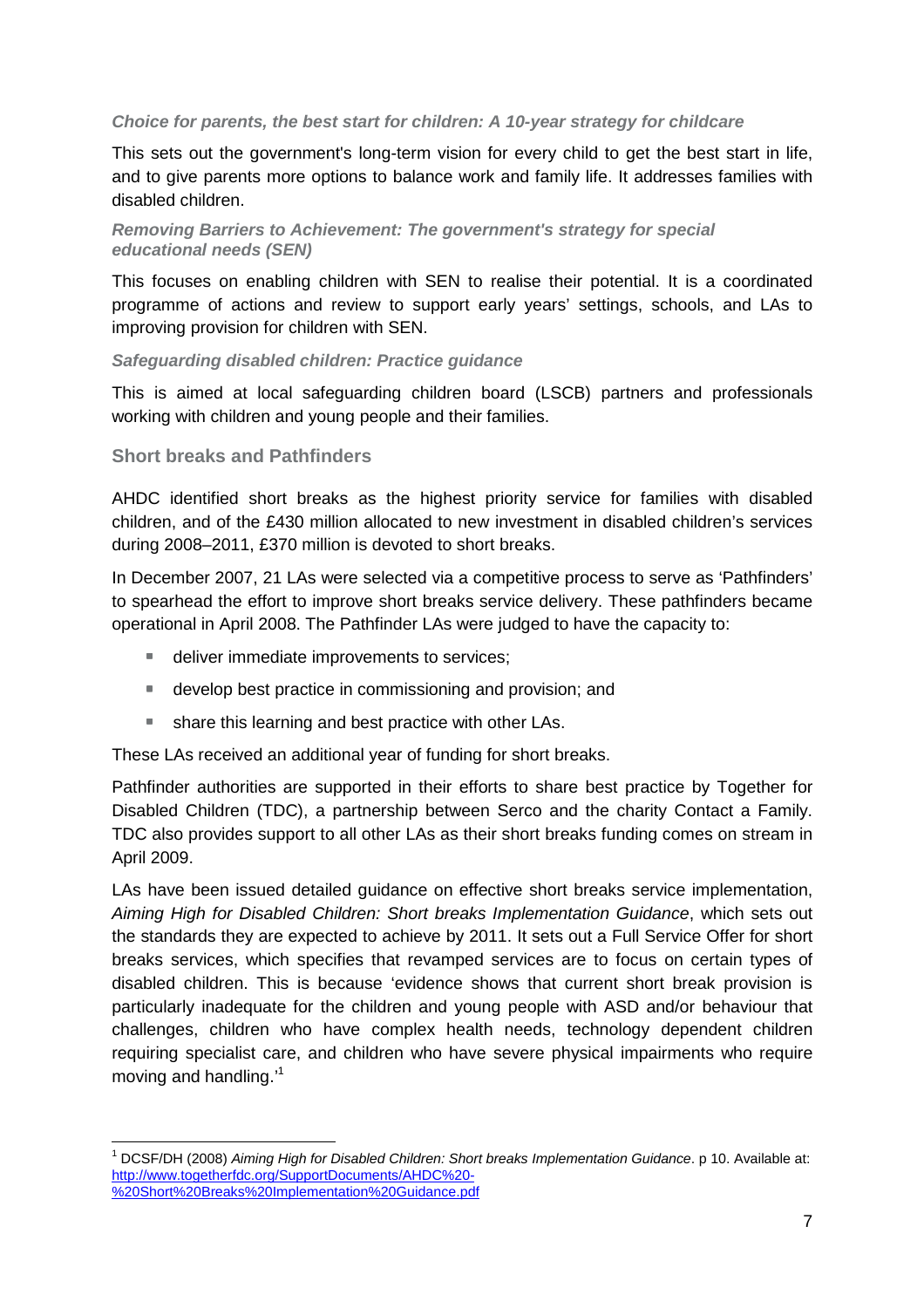AHDC's stated focus was on improving short break services for children and young people with complex needs. This is because LAs have traditionally lacked the skills and resources to support them. This study aims to ascertain the social and economic impact of delivering more effective short breaks services to children with complex and/or high levels of needs. We follow the definition provided in the Full Service Offer:<sup>2</sup>

- a) children and young people with ASD.\* These are likely to have other impairments, such as severe learning disabilities\*\* or have behaviour, which is challenging. Not all children on the Autistic Spectrum will require specialist additional short break services
- b) children and young people with complex health needs which includes those with disability and life limiting conditions who have reached the palliative care stage of their life cycle as well as other children and young people with complex health needs as well as other impairments – physical, cognitive or sensory impairments.\*\*\*
- c) children and young people aged 11+ with moving and handling needs that will require equipment and adaptations. These children are likely to have physical impairments, and many of them will also have cognitive impairments and / or sensory impairments;
- d) children and young people where challenging behaviour is associated with other impairments (e.g. severe learning disability). Children in this group will display behaviour which challenges services or behaviour which causes injury to themselves or others;
- e) young people 14+. The young people who fall into this group are young people who are severely disabled and require services that are appropriate to their age.
- An autism spectrum disorder (ASD) is a lifelong developmental disability characterised by difficulties in three areas: social communication, social interaction and social imagination, sometimes known as the triad of impairments. Children with ASD and accompanying severe learning disabilities have often missed out on short breaks.
- People who have severe learning disabilities are those who need significant help with daily living.
- These children require support, often including clinical and / or invasive procedures in order to maintain their optimum health on either a regular basis or in an emergency. Some of these children may be dependent on technology e.g. ventilation; tube feeding, dialysis.

It should, however, be noted that definitions of complex needs vary widely in practice, and data collection efforts continue to be seriously hampered by the different definitions in use.<sup>3</sup> Our research corroborates this: our interviews with Pathfinder authorities resulted in divergent definitions of complex needs.

 $\frac{1}{2}$  Ibid, p16.

 $^3$  Mooney A, Owen C and Statham J (2008) Disabled Children: Numbers, Characteristics and Local Service Provision (London: Thomas Coram Research Unit, Institute of Education, University of London).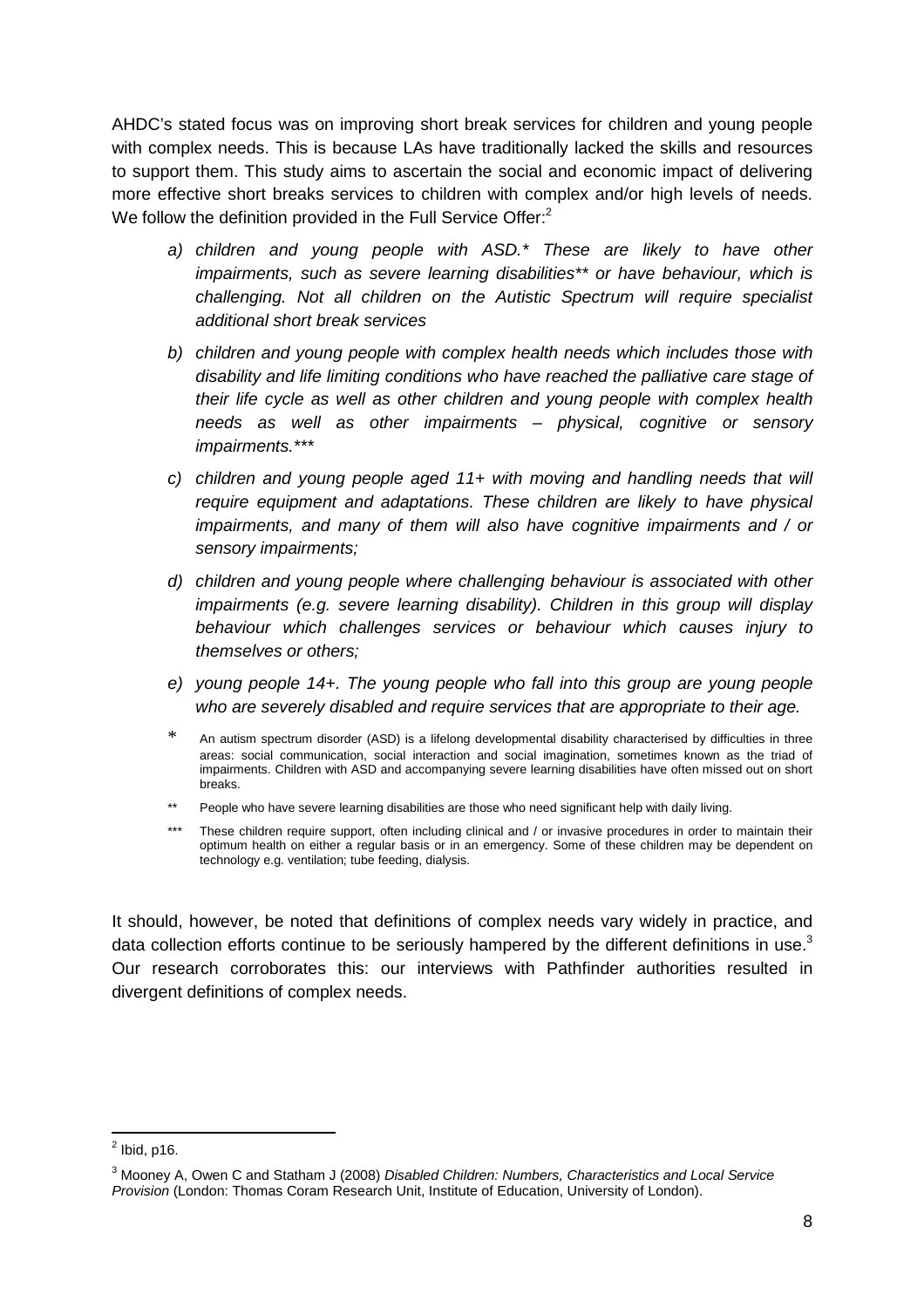#### **Best practice amongst Pathfinders**

At present there is little information available on the overall progress made by Pathfinder authorities. At present, the only public information available is a 2009 paper<sup>4</sup> on AHDC by the DCSF and the case study material available on the TDC website, which is undated and largely prospective in nature. $5$ 

We explored notions of best practice in the interviews conducted with Pathfinder authorities. Definitions of best practice included:

- Understanding what complex needs mean understanding of the child, parent, family circumstances as well as support networks available to them.
- An assessment of the child's needs is conducted with both parents and child to design a range of services that meet changing needs  $-$  a 'continuum of care' that is holistic and long-lasting.
- Early intervention leading to early prevention of negative outcomes e.g., increased stress, placement of child away from their home, etc.
- Capacity-building local mainstream providers to make services more inclusive and accessible to disabled children e.g., youth clubs, brownies, scouts, sports clubs, drama clubs, etc.
- Parent support groups, forums and networks.

It is to be hoped that the evaluation of the Pathfinder programme commissioned by the DCSF from Lancaster University will shed more light on the progress made by the Pathfinder authorities to date. This report was not available at the time of writing.

It is difficult to avoid the conclusion that as long as different service providers continue to use different definitions of complex needs, effective targeting of short breaks services to previously excluded children will be endangered.

 4 DCSF/DH (2009) Aiming High for Disabled Children: Best practice to common practice Available at: http://www.togetherfdc.org/SupportDocuments/AHDC%20- %20Short%20Breaks%20Implementation%20Guidance.pdf

 $^5$  That is, it outlines planned changes rather than evaluating progress against AHDC targets. Efforts to obtain more recent monitoring and/or evaluation material from TDC were unsuccessful.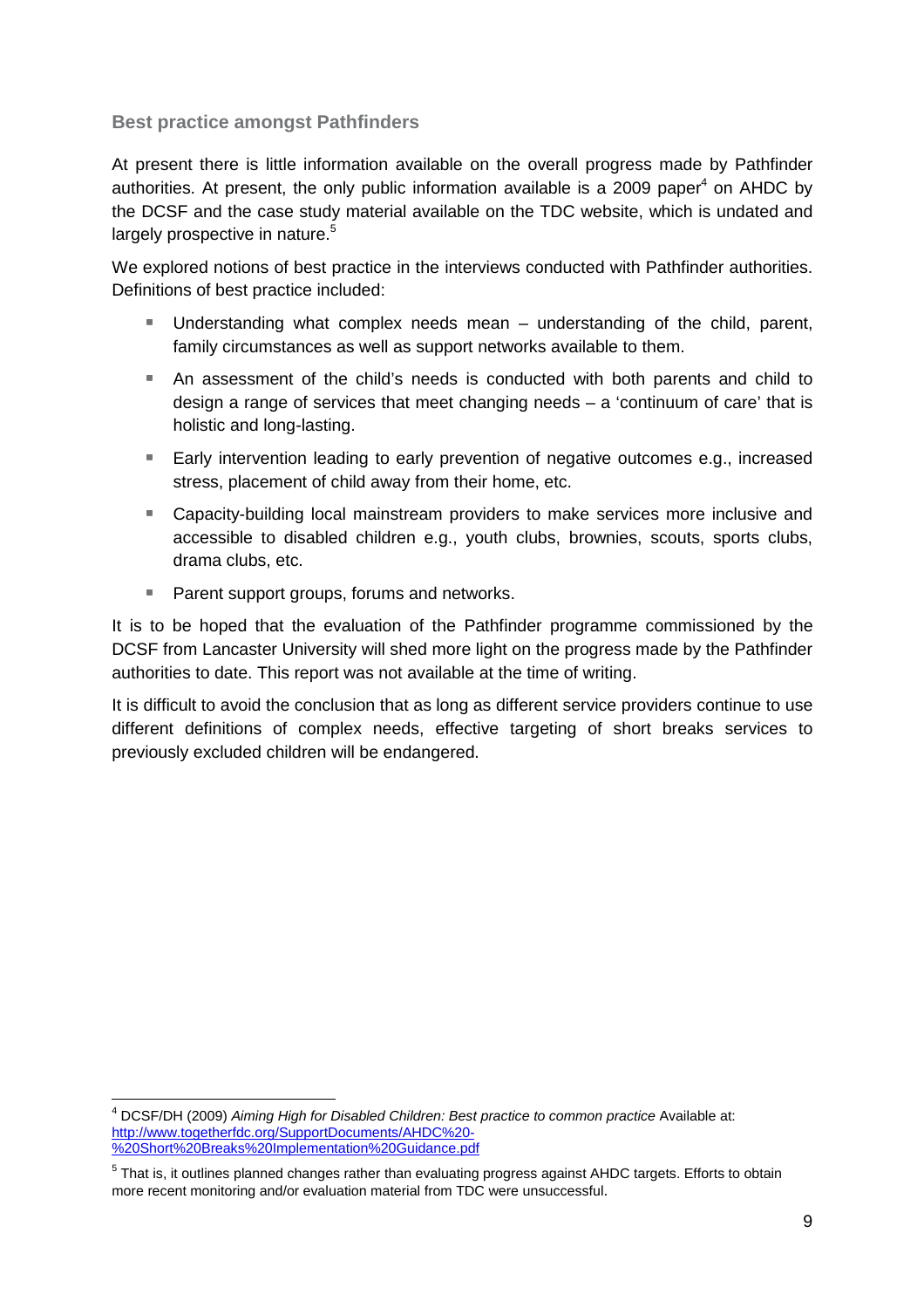## **3. Theory of change**

#### **Introduction and methodology**

In order to ascertain the social and economic value created by effective local delivery of short breaks (with a particular focus on those with the most complex needs) an understanding of how change is created is required. To capture this information, we invited 5 of the 21 Pathfinders, who have been selected to pilot short breaks services, to describe their story using a storyboard exercise<sup>6</sup> via telephone interviews. The aim of these interviews was to map out the theory behind how short breaks creates change.

Telling the story involves identifying the needs that short breaks is aiming to address, both in terms of the wider context for service delivery and more specifically for the disabled children and their families. These needs are addressed by the particular activities and actions undertaken as part of short breaks services, which in turn result in some observable and some concrete outputs. Ultimately, the most important part of the short breaks story is represented by the outcomes and what they mean for the beneficiaries.

The scope of this study is to concentrate on the social and economic value (change) created primarily to one stakeholder, the state. To accurately perform this analysis we have mapped out the other stakeholder groups who would potentially be affected by, or have the power to, affect the programme.

#### **Impact map**

Table 3.1 illustrates the impact map for short breaks. It summarises the theory of change for the eight stakeholder groups identified through the interviews. These groups included:

- The disabled children themselves.
- The parents/families/carers of disabled children.
- The staff who delivered short breaks services.
- **Local mainstream youth service providers (the local community).**
- The state (DCSF as well as local/national government and public service providers).

The description of the theory of change for short breaks asserts that in some way each group benefits either directly or indirectly from the programme of care being delivered. These benefits are represented by the 11 possible identified outcomes, of which 3 relate to the state.

 6 http://www.proveit.org.uk/storyboard.html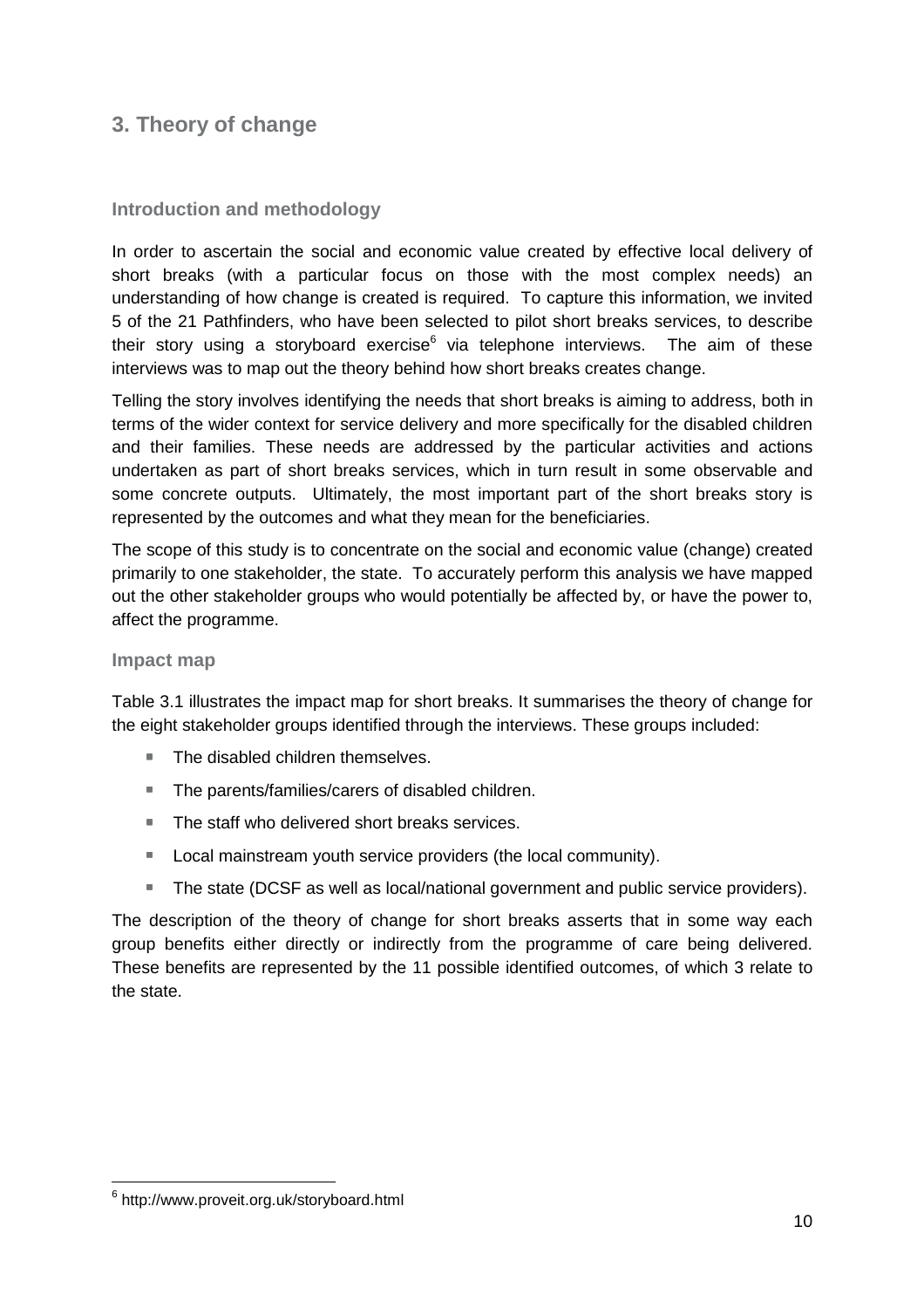| <b>Stakeholders</b>                                                                                                     | <b>Inputs</b>                                                                          | <b>Outputs/activities</b>                                                                                                                                                                                                                                                                                        | Initial outcomes                                                                                                                                                                                                                                                                                                                                                                                                                                                                                                                                        | Long-term outcomes                                                                                                                                                 |
|-------------------------------------------------------------------------------------------------------------------------|----------------------------------------------------------------------------------------|------------------------------------------------------------------------------------------------------------------------------------------------------------------------------------------------------------------------------------------------------------------------------------------------------------------|---------------------------------------------------------------------------------------------------------------------------------------------------------------------------------------------------------------------------------------------------------------------------------------------------------------------------------------------------------------------------------------------------------------------------------------------------------------------------------------------------------------------------------------------------------|--------------------------------------------------------------------------------------------------------------------------------------------------------------------|
| <b>Disabled</b><br>children/young<br>people<br>Children with<br>high support<br>needs e.g.,<br>groups $(A \&$<br>$B)^*$ | Time:<br>Contribution to design of<br>short breaks service to meet<br>needs (of child) | Customised short breaks<br>service that comprise<br>elements of the following:<br>Overnight breaks<br>$\blacksquare$<br>Family-based /<br>٠<br>Individual day care /<br>Sessional provision<br>Group-based services -<br>٠<br>Specialist provision<br>Group-based services -<br>٠<br>Non-specialist<br>provision | Improved health through physical<br>activities<br>Improved well-being through<br>social contact and by enjoying<br>activities they have chosen to do<br>Improved ability to form and<br>maintain relationships<br>Increased interaction with peers<br>through participation in<br>mainstream leisure activities<br>Learning and developing a range<br>of skills and abilities through<br>variety of activities<br>Strengthened family relationships<br>through an increased sense of<br>well-being (from short breaks and<br>having breaks from family) | Lead more ordinary lives<br>1.<br>2.<br>Journey towards<br>independence in adulthood<br>3.<br>Improved emotional and<br>physical health (health and<br>well-being) |

**Table 3.1: Impact map for Pathfinder's short breaks stakeholder groups.**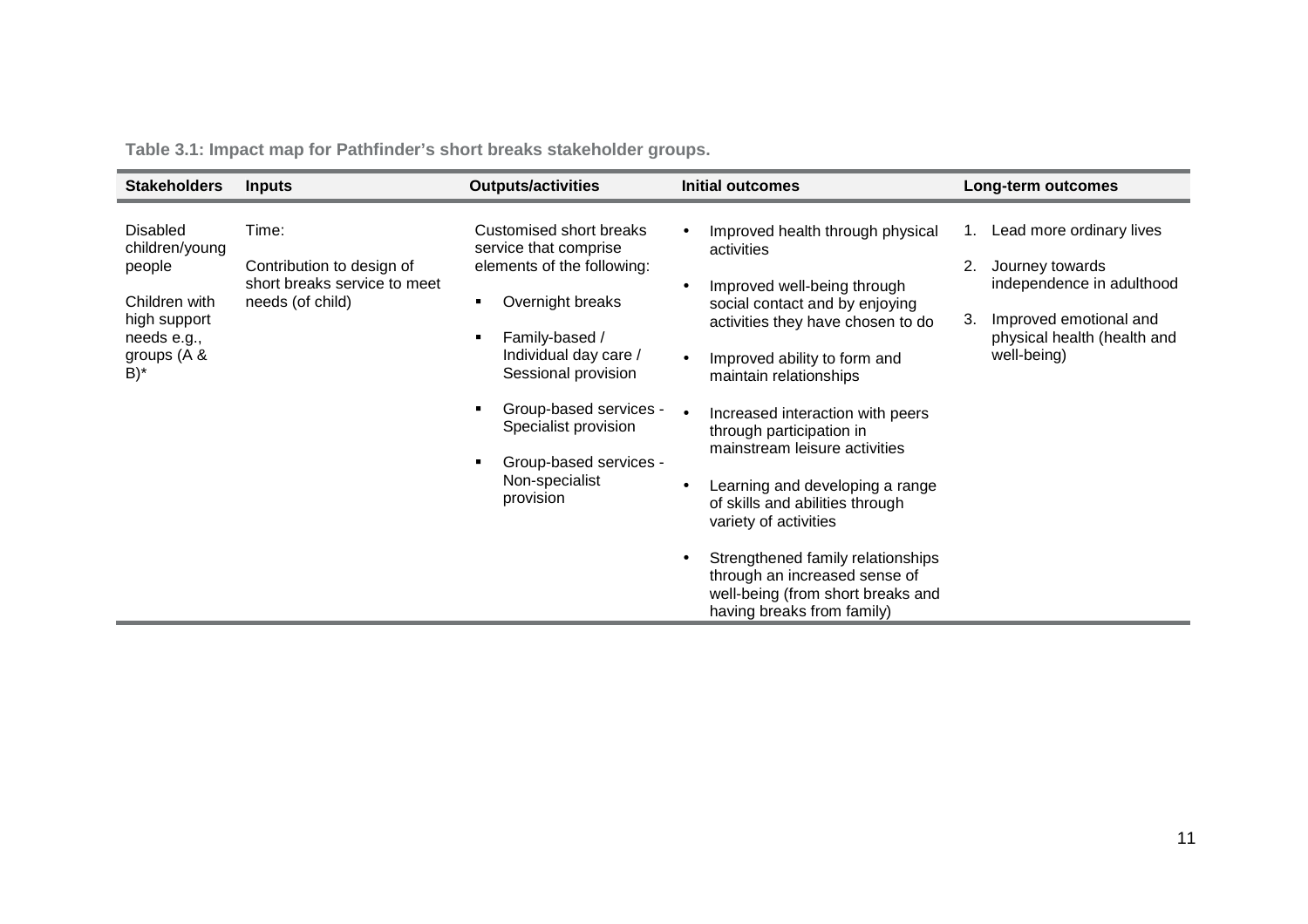| <b>Stakeholders</b>                                                        | <b>Inputs</b>                                                                                                                                                                                             | <b>Outputs/activities</b><br><b>Initial outcomes</b>                                                                                                                                                                                                                                                                                                                                         |                                                                                                                                                                                                                                                                                                                                                   |                | Long-term outcomes                                                                                                                                           |
|----------------------------------------------------------------------------|-----------------------------------------------------------------------------------------------------------------------------------------------------------------------------------------------------------|----------------------------------------------------------------------------------------------------------------------------------------------------------------------------------------------------------------------------------------------------------------------------------------------------------------------------------------------------------------------------------------------|---------------------------------------------------------------------------------------------------------------------------------------------------------------------------------------------------------------------------------------------------------------------------------------------------------------------------------------------------|----------------|--------------------------------------------------------------------------------------------------------------------------------------------------------------|
| Parents,<br>families and<br>carers of<br>disabled<br>child/young<br>person | Time:<br>Contribution to design of<br>short breaks service to meet<br>needs (of parent and child).<br>Additional activities include :<br>parent fun days, knowledge<br>sharing meetings (new<br>contacts) | Customised short breaks<br>service that comprise<br>elements of the following:<br>Overnight breaks<br>$\blacksquare$<br>-bsed / Individual day<br>care / Sessional<br>provision<br>Group-based services<br>٠<br>- Specialist provision<br>Group-based services-<br>Non-specialist<br>provision<br>Carers' breaks<br>Additional parental<br>$\bullet$<br>support and advice<br>(new contacts) | Child is less dependent on the<br>$\bullet$<br>parent<br>Creation of a less chaotic and<br>$\bullet$<br>more sustainable family<br>environment<br>Less anxiety about the child's<br>welfare when using short breaks<br>services<br>Coping better<br>$\bullet$<br>More free time to do own things<br>(training, rest, time with other<br>children) | 5.<br>6.       | 4. Working towards having a<br>more ordinary life<br><b>Experience reduced stress</b><br>and reduced worry<br>Have time for themselves<br>and other children |
| All staff                                                                  | Time                                                                                                                                                                                                      | Delivery of short breaks<br>services                                                                                                                                                                                                                                                                                                                                                         | Job satisfaction<br>$\bullet$                                                                                                                                                                                                                                                                                                                     | 7 <sub>1</sub> | Improved motivation, sense<br>of achievement and well-<br>being.                                                                                             |
| Local<br>mainstream<br>youth service<br>providers                          | Time:<br>Learning new skills and<br>knowledge about how to cater<br>for disabled children and be a<br>more inclusive service                                                                              | Mainstream services are<br>inclusive and available to<br>disabled children                                                                                                                                                                                                                                                                                                                   | More inclusive and effective<br>services (capacity built)                                                                                                                                                                                                                                                                                         | 8.             | Increasingly meeting the<br>needs of the local<br>population                                                                                                 |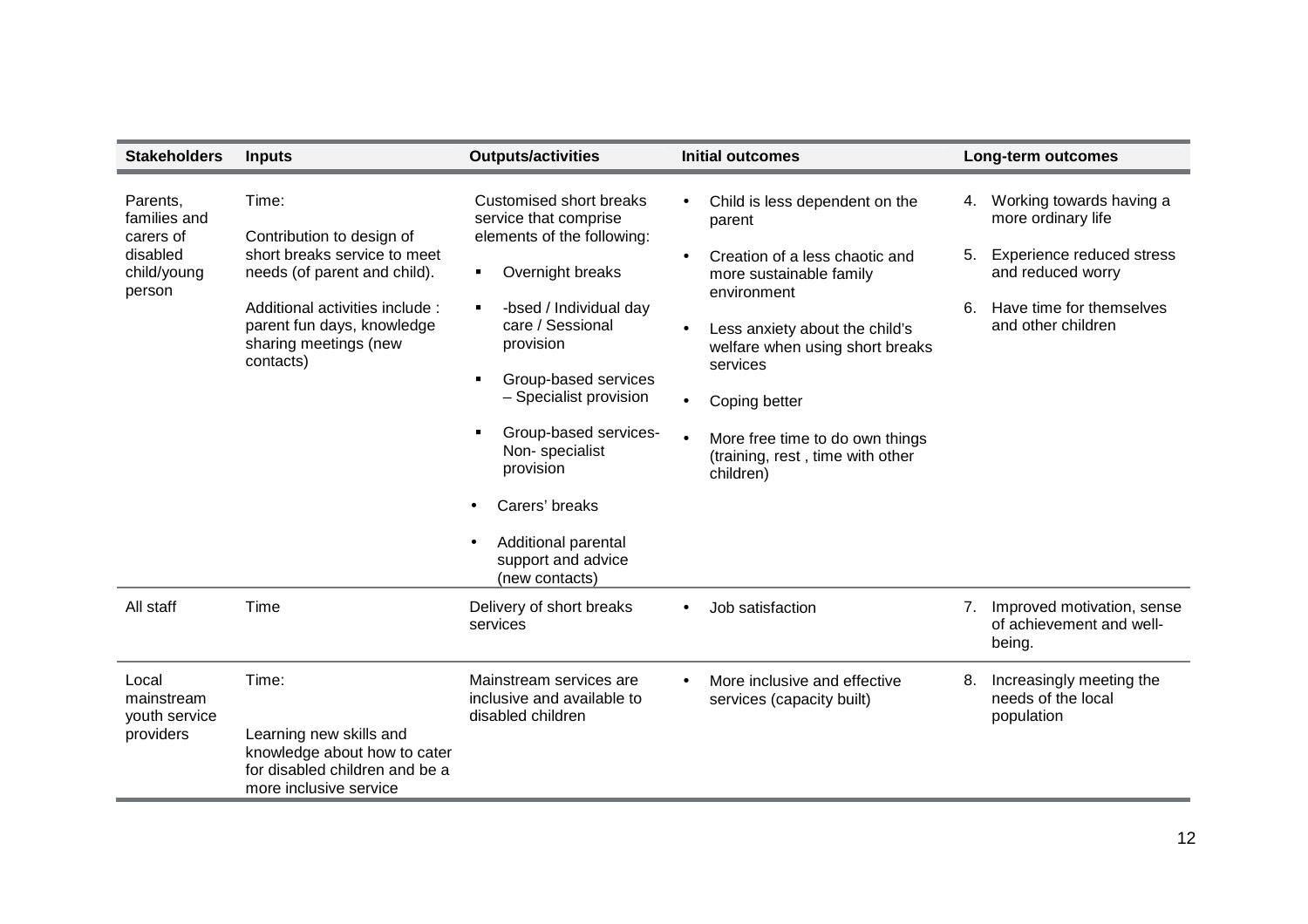| <b>Stakeholders</b>                                                         | <b>Inputs</b>                                                      | <b>Outputs/activities</b>                                                                                                                                                                                                                                                                                                                  | <b>Initial outcomes</b>                                                                                                                                                                                                                                                                                                                                                                                                                                                           | Long-term outcomes                                                                                                                                                                                                                                                                                                                                                             |
|-----------------------------------------------------------------------------|--------------------------------------------------------------------|--------------------------------------------------------------------------------------------------------------------------------------------------------------------------------------------------------------------------------------------------------------------------------------------------------------------------------------------|-----------------------------------------------------------------------------------------------------------------------------------------------------------------------------------------------------------------------------------------------------------------------------------------------------------------------------------------------------------------------------------------------------------------------------------------------------------------------------------|--------------------------------------------------------------------------------------------------------------------------------------------------------------------------------------------------------------------------------------------------------------------------------------------------------------------------------------------------------------------------------|
| DCSF,<br>local/national<br>government<br>and public<br>service<br>providers | Investment via AHDC and the<br>Child Health Strategy<br>programmes | Provide guidance and<br>funding for the delivery of<br>short breaks services that<br>comprise elements of the<br>following:<br>Overnight breaks<br>Family-based /<br>2.<br>Individual day care /<br>Sessional provision<br>Group-based services -<br>3.<br>Specialist provision<br>Group-based services-<br>4.<br>Non-specialist provision | Disabled children are less likely to<br>$\bullet$<br>be placed in long-term residential<br>care<br>Disabled children have higher<br>$\bullet$<br>levels of health and well-being<br>Parents have higher health and<br>well-being<br>Parents/carers take less time off<br>$\bullet$<br>sick due to stress<br>Family members and siblings<br>$\bullet$<br>have higher levels of well-being<br>Local youth services are more<br>effective at meeting the needs of<br>local community | Decreased cost of long-<br>9.<br>term residential care from<br>reductions in the number of<br>disabled children placed<br>outside of the family home<br>10. Decreased cost to health<br>service from reduction in<br>parents', families' and<br>carers' stress<br>Decreased cost to schools<br>11.<br>of educating siblings with<br>behavioural and emotional<br>difficulties. |

\* Definitions for groups A and B are included on page 8.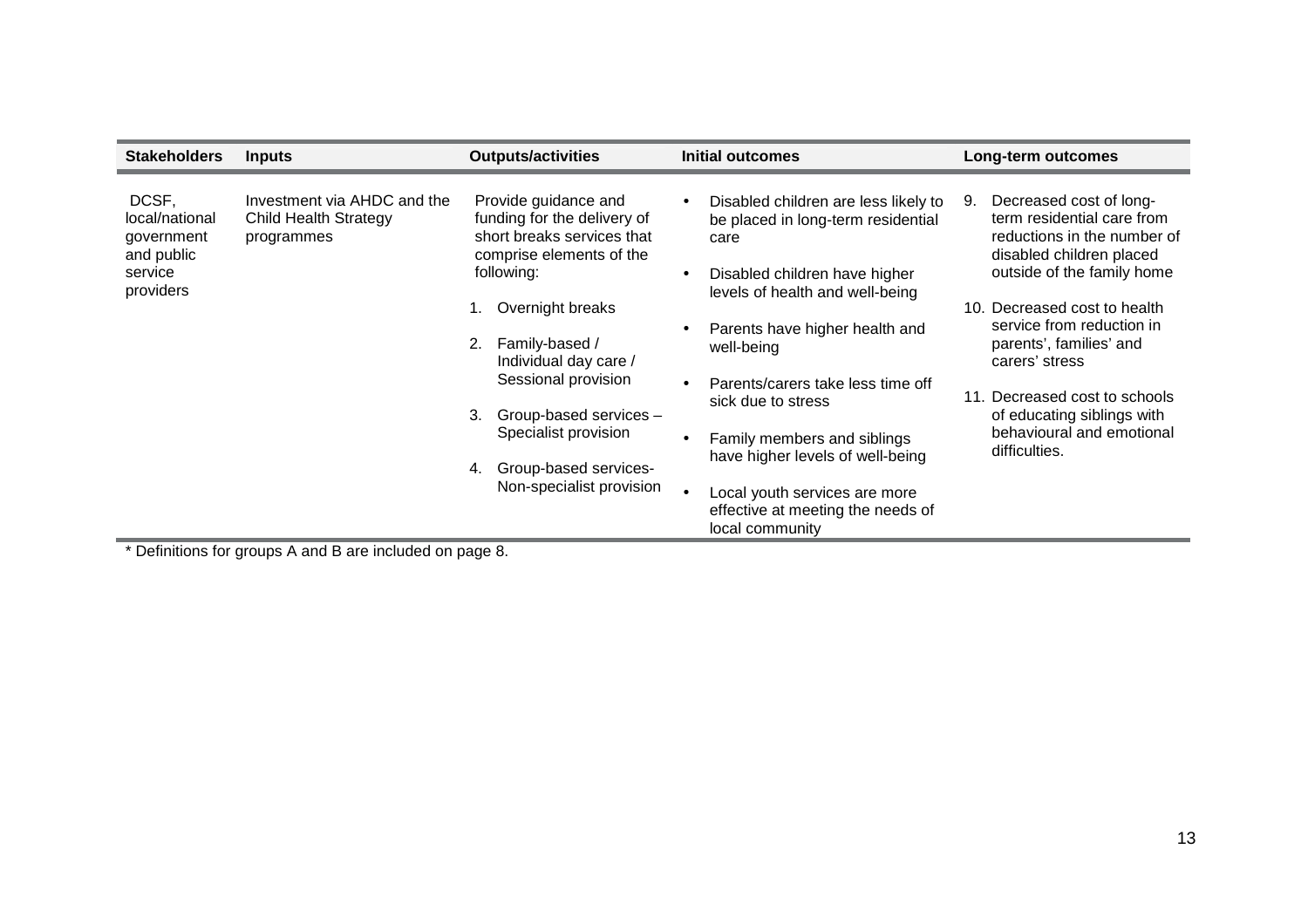To estimate the impact on the state, we have identified the outcomes that occur for those stakeholders closest to the intervention; i.e., the disabled children themselves and their parents/families/carers. There are possible benefits to the state derived from the benefits to other stakeholders e.g., staff and local youth service providers. These, however, are likely to be insignificant by comparison and are not considered in the analysis of the impact for the state (Section 4).

In any story of impact it is important to acknowledge the complex way that outcomes are created and in particular the role of different factors in achieving each one. This is because often an outcome, a long way removed from an intervention for one group of stakeholders, will depend heavily on one being achieved nearer for another group of stakeholders.

The importance of mapping out the theory of change for all benefits to all stakeholders is that it is then possible, by identifying the direct outcomes, to make a stronger case for the indirect outcomes happening, even when some of them are too difficult (or too far into the future) to collect information on.

#### **The needs that short breaks is addressing**

The first step in the storyboard exercise is to identify the needs that short breaks aims to address. These are needs expressed at the level of the stakeholders. The interviews identified the following needs:

- Disabled children need to get the support that is right for them, that will help them develop and that is flexible to their changing needs at different stages in their life. This involves:
	- o gaining new experiences that are fun and positive;
	- o activities that they want to do;
	- o 'ordinary' activities that mix with their peers, both abled and disabled;
	- o activities that are locally accessible; and
	- o reliable, stable activities that they can look forward to.
- Parents need support, knowledge and information to help them cope with the pressures of caring for a disabled child. These services need to reflect the changing circumstances of the family at different stages of the child's life.
- Society needs to accept that caring for a disabled child is everybody's responsibility by making mainstream services more inclusive and accessible.

#### **How it works (activities and outputs)**

The next step involved identifying the specific activities that characterise short breaks in terms of where and how its services are delivered.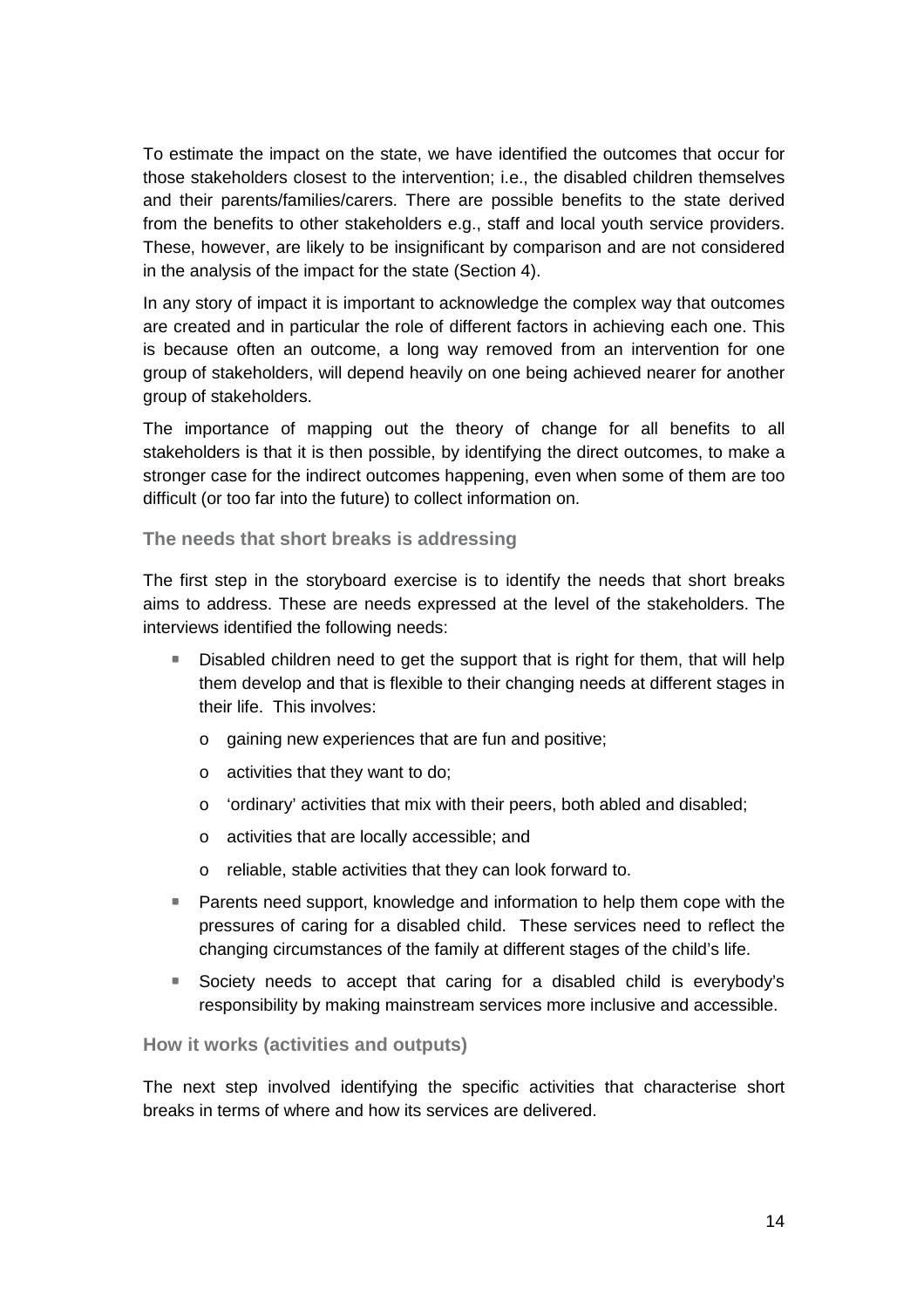#### **Where short breaks services are delivered**

 Short breaks services should be commissioned and delivered through the LAs and Primary Care Trusts (PCTs) and should be included in the Children and Young People's Plans.

#### **How Short breaks services are delivered**

- Short breaks services comprise a range of services that meet the disabled child's and the family's needs. They broadly fall into the following categories:
	- o Overnight breaks
	- o Family-based/individual day care/sessional provision
	- o Group-based services specialist provision
	- o Group-based services non-specialist provision
- **Every child and family is different, so the level of short breaks services they** receive reflects this diversity.

#### **Outcomes for beneficiaries**

The final step in describing the theory of change involved looking at the outcomes for disabled children, parents/families/carers and the state (the three principle stakeholders).

#### **Disabled children**

For disabled children, there is a range of initial outcomes which was summarised in the storyboard exercise by the Pathfinders as follows:

- Improved health through physical activities.
- **IMPROVED WELL-DEMIGENTY INCOVERGY** CONTACT and by enjoying activities they have chosen to do.
- **IMPROVED ADILATATE:** Improved ability to form and maintain relationships.
- **Increased interaction with peers through participation in mainstream leisure** activities.
- Learning and developing a range of skills and abilities through variety of activities.
- Strengthened family relationships through an increased sense of well-being.

Knowing that these things are being achieved is not evidence that short breaks is creating meaningful change, but these achievements are important because if, in an evaluation, it is observed that they are happening, this provides a strong indication that the harder-to-measure and longer-term outcomes in the next column of the impact map are likely to occur.

Meanwhile, the final column of Table 3.1 presents the three key outcomes for this beneficiary group, which represent the important changes that the short breaks services create: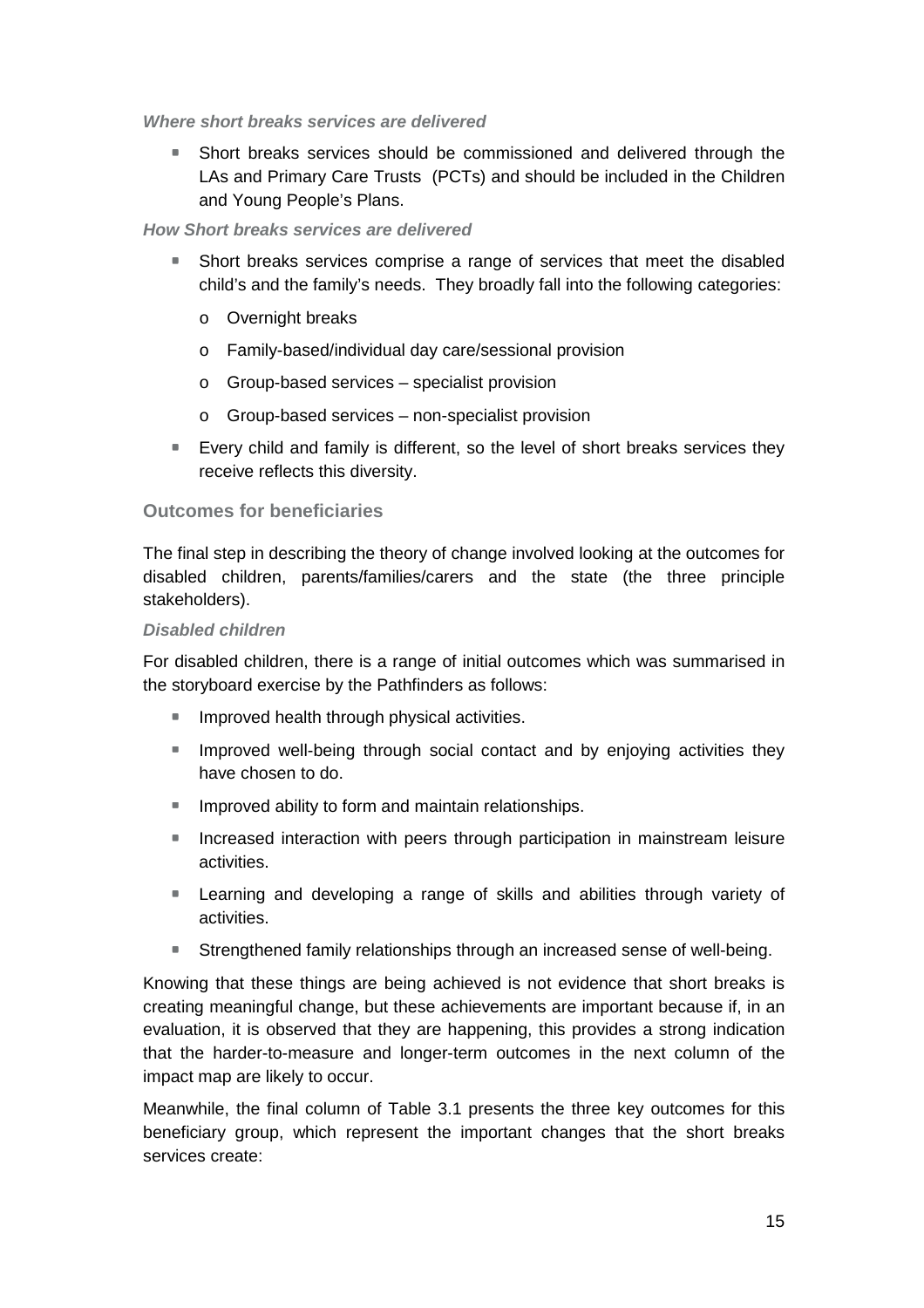- **1. Lead more ordinary lives.**
- **2. Journey towards independence in adulthood.**
- **3. Improved emotional and physical health (health and well-being).**

These outcomes potentially have significant implications for the state and will be discussed in greater detail in Section 4.

#### **Parents/families/carers**

For parents/families/carers, there is a range of initial outcomes which was summarised in the storyboard exercise by the Pathfinders as follows:

- The child is less dependent on the parent.
- Creation of a less chaotic and more sustainable family environment.
- **EXELLESS** anxiety about the child's welfare when using short breaks services.
- $\blacksquare$  Being able to cope better.
- **More free time to do own things (time with other children, training, rest).**

This stakeholder group forms one of the most important beneficiaries of short breaks services; the outcomes for them are listed below:

- **4. Working towards having a more ordinary life.**
- **5. Experience reduced stress and reduced worry.**
- **6. Have time for themselves and other children.**

Working towards having a more ordinary life (Outcome 4) contributes to the continued commitment and engagement of the parents with these services, and by extension is vital to the overall success of local short breaks services. When parents are involved in the design of the services that will meet their child's need, they feel reassured that the correct services are being delivered (Outcome 5). Likewise, having time for themselves and other children (Outcome 6) is itself an important change that contributes to a sustainable family life.

#### **The state**

For the state, there is a range of initial outcomes which was summarised in the storyboard exercise by the Pathfinders as follows:

- **Disabled children are less likely to be placed in long-term residential care.**
- Disabled children have higher levels of health and well-being.
- **Parents have higher health and well-being.**
- Parents/carers take less time off sick due to stress.
- Family members and siblings have higher levels of well-being.
- **Local youth services are more effective at meeting the needs of local** community.

The longer-term outcomes that are related to these initial outcomes are listed below: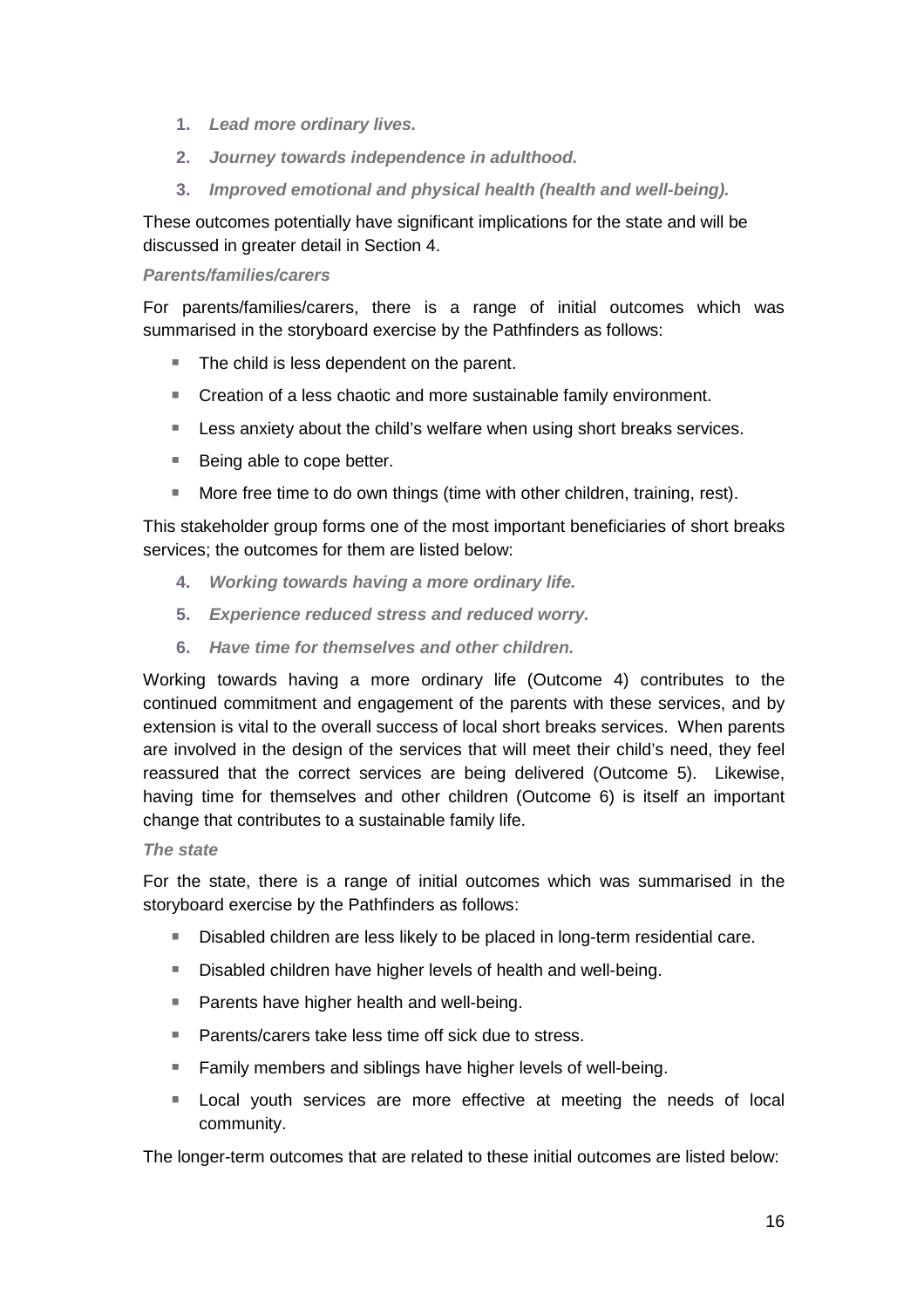- **7. Decreased cost of long-term residential care from reductions in the number of disabled children placed outside of the family home.**
- **8. Decreased cost to health service from reduction in parents', families' and carers' stress.**
- **9. Decreased cost to schools of educating siblings with behavioural and emotional difficulties.**

Outcomes 9, 10 and 11 have the potential to occur through effective delivery of short breaks services, as identified by interviews with the Pathfinders. The story of change highlights that short breaks provides families with a mechanism by which to lead ordinary lives. This has an indirect impact on the family environment in terms of less stress for the parents and more time for other siblings, which can be translated into a higher sense of well-being for the family as a whole. This has implications to the state and will form the basis of our socio-economic value estimations.

#### **Case studies**

The impact map illustrated by Table 3.1 is a representation of the short breaks programme, based on the telephone interviews conducted by the research team. As such, it can therefore only provide a certain level of case-specific detail. To place the discussion of outcomes and impacts in a human context, two case studies are presented based on the interviews with the Pathfinder authorities.

#### **Case Study 1**

Laura\* is a pre-school child who has cerebral palsy and cognitive impairment. As this is a disability from birth she will experience delays in every aspect of her development. The Pathfinder authority performed a needs assessment in cooperation with her parents, and a short breaks programme was created to meet Laura's needs and those of her parents.

Because of the complexity of Laura's needs, an Early Support Key Worker was introduced. This person provided a key contact for the family to help co-ordinate and manage the various health professionals that would be involved in Laura's development and ensure that the family received short breaks services. A home visiting service that included an overnight sitting break was arranged to give Laura's parents time for each other and for her siblings. The parents were also invited to join a mixed group of parents and professionals to share knowledge and information.

A number of changes occurred for Laura and her family as a result of short breaks services. The family had one point of contact in the Key Worker and expressed its relief at having someone who understood its situation. The home visits and the mixed group provided the family with a sense of control, and it felt supported. This reduced feelings of isolation and eased the struggle to access services and information. The family was able to cope better from an early stage and there was a positive impact on Laura's siblings in terms of maintaining a stable family life.

\* not the child's real name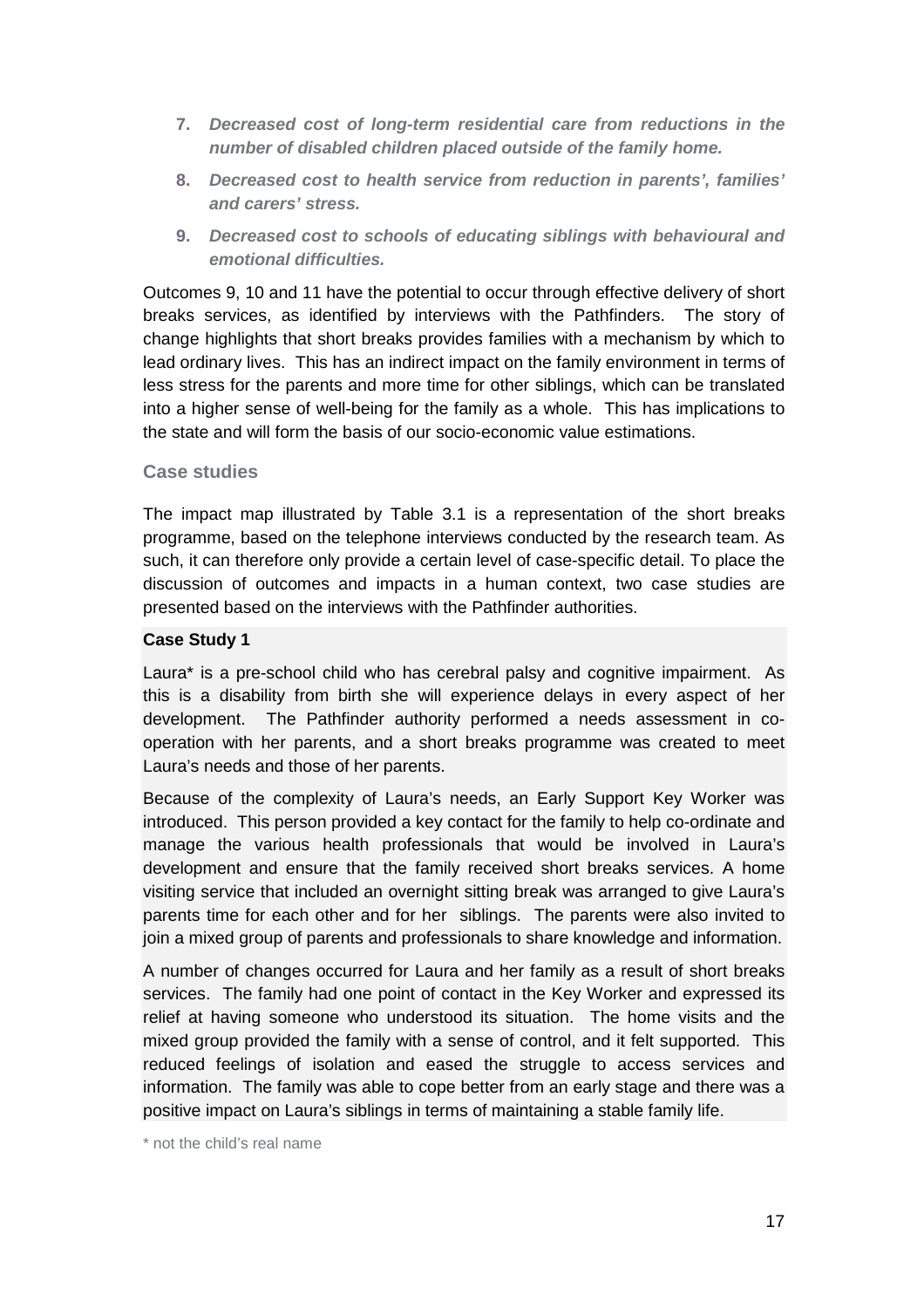#### **Case Study 2**

Sam\* is a 15-year-old child who has a form of Autistic Spectrum Disorder and a genetic weight condition. There had recently been bereavement in the family and one of his parents had/has mental health issues. Sam has one sister who does not have a disability and who was experiencing a difficult relationship with one of her parents as well as coping with the bereavement. The Pathfinder authority performed an assessment of the family situation with the family, using a parent and child outcomes-focused approach.

Due to the complex nature of the situation, a diverse programme of short breaks services was implemented. This included attendance at a local youth theatre (a taxi service was used to transport Sam), a new bike so that Sam could ride short distances, attendance at a local gym working with a personal trainer 2–3 evenings per week, attendance at the local church, and singing lessons. Short breaks also supported the parent by providing membership at the local gym.

As a result of these short breaks services, a number of changes occurred for Sam, his parents and the family. Sam developed his talent and skills in drama, made friends in the local community and achieved a safe transition to college to study drama and music. His health improved and he became less susceptible to the risks associated with his genetic weight condition. The relationship between the parents and children improved because the parents were allowed time for themselves, were able to plan activities better and manage the relationship with their daughter. The parents' mental health improved and a sustainable family environment was created.

\* not the child's real name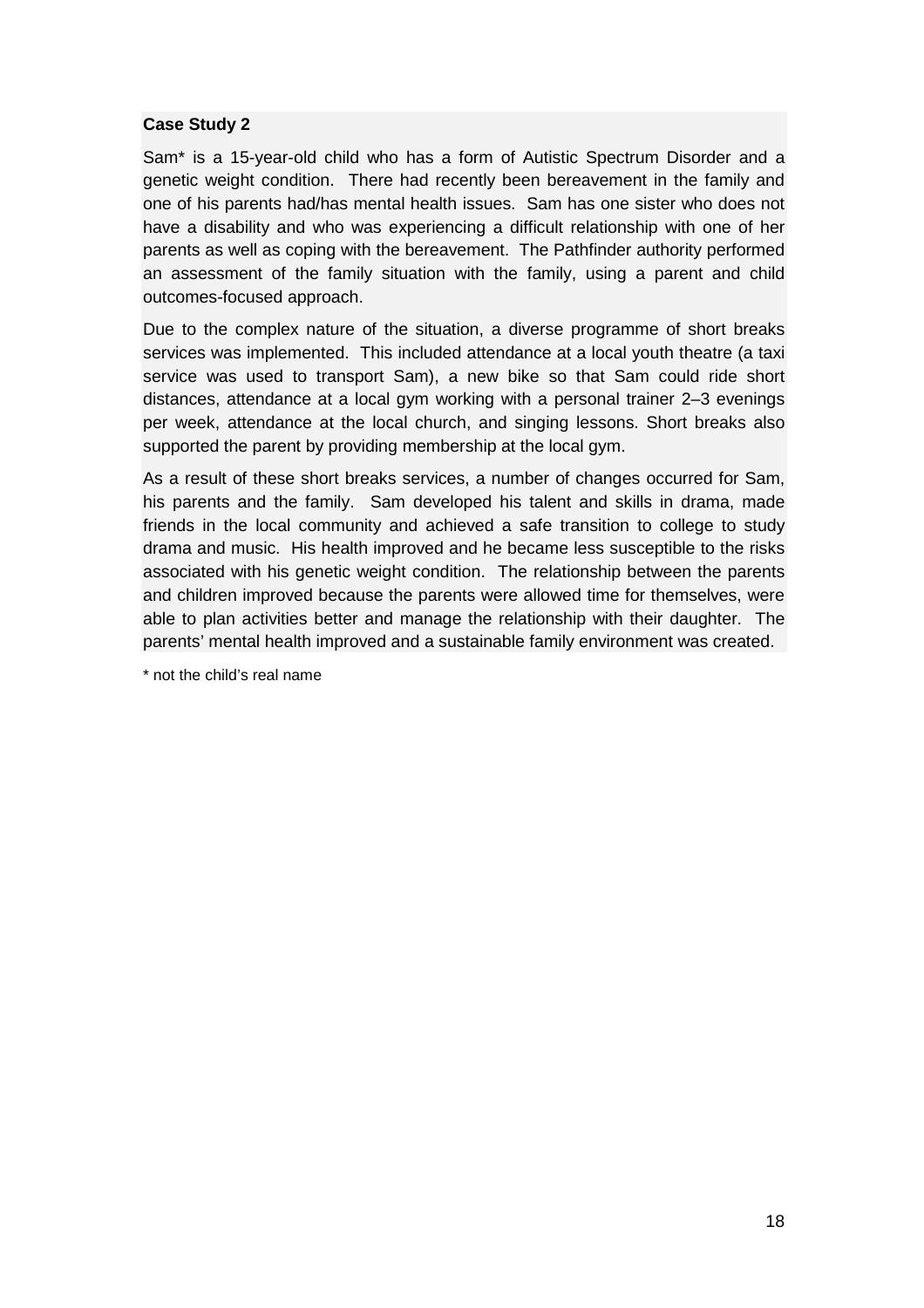#### **4. Impact**

The theory of change highlights that short breaks provides families with a mechanism by which to cope with the pressures of caring for a disabled child. This has an indirect impact on the family environment in terms of less stress for the parents and more time for other siblings; this translates into a higher sense of wellbeing for the family as a whole.

#### **How impact is calculated**

When we use the term 'impact' in discussing the impact of the short breaks programme, it is distinct from the outcomes identified in the theory of change, in that the impact is the product of the outcomes.

Where the findings show that a particular outcome is happening (or likely to be happening) for beneficiaries, a range of factors contribute to that outcome, some of which will be related to short breaks, while other will be related to aspects of the disabled child's experience outside of short breaks such as other extra-curricular or participatory activities. The interviews with Pathfinder authorities indicate that disabled children and their families benefit from a large number of programmes. These include:

- Parent support groups.
- **Parent information days.**
- Groups comprising parents and professionals that meet regularly to network and share knowledge.
- Parent2Parent, a research group set up by one LA to get parent feedback on the basic short breaks offer, the quality of short breaks services and the method of feedback.
- Parents sitting on interview panels for service providers.
- **Provider's Day, where parents meet service providers.**
- Children's Disability Forum, which meets three times a year to discuss how to make disabled children 'everybody's responsibility'. The Forum is attended by police, PCTs, schools, voluntary organisations, other LA departments.
- Modular training programme for staff and service delivery providers on how to work together to meet the needs of the disabled child needs and make it everybody's business to do so.
- Training for mainstream providers of leisure, community and youth services in order to make their services more accessible to disabled children.
- Road shows at specialist schools.
- Specialist youth club nights that include disabled and non-disabled children.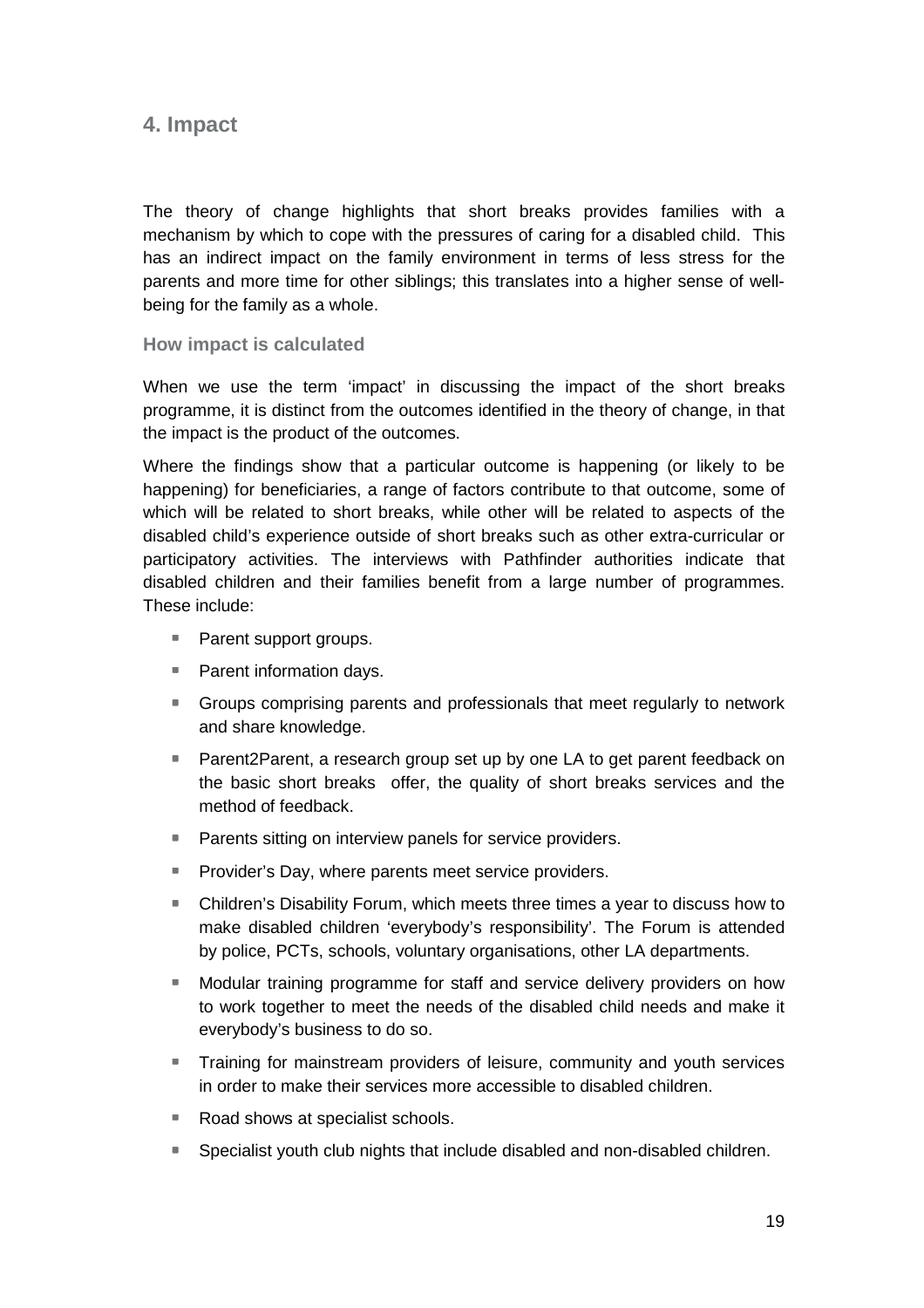- Youth club supported by parents a forum for exchange of information and support.
- Personalised support for parents, e.g., gym memberships.

It is the efficient combination of these programme elements that results in the greater chance of the identified outcomes occurring. In recognising that short breaks is one element of a wider programme, we acknowledge that some of the credit for the value produced must be attributed to other elements of the programme (as well as to external factors that impact the child). This consideration of attribution allows for not over claiming.

Similarly, although some aspects of change may appear quite dramatic, in terms of the progress some of the disabled children/young people and their families may make as a result of receiving short breaks services, there is always the possibility that these changes would have occurred for some of them anyway, i.e., in the absence of short breaks.

The home environment, support networks and family circumstances will all contribute to the sense of health and well-being of those involved. This area of 'what would have happened anyway' is known as deadweight. In assessing our findings, this must also be acknowledged.

Our calculation involves three steps:

- **1.** Estimating the number of disabled children that are likely to benefit from Short breaks and those with complex needs as a subset thereof.
- **2.** Estimating outcome incidences for these two groups.
- **3.** Sourcing a financial proxy or direct cost for each outcome and determining impact by accounting for attribution, deadweight, and benefit period.

The calculations are based on the outcomes indentified in an impact map (Section 3) derived from interviews with only 5 of 21 Pathfinder authorities. The calculation of cost savings to the state is therefore limited to this small sample group of Pathfinder authorities.

Furthermore, there are limitations as a result of the lack of reliable estimates of the population of disabled children generally, and disabled children with complex needs specifically.<sup>7</sup> This is due to problems with overlapping and sometimes contrasting definitions for disability.

As a result of these limitations, plus a complete absence of cost estimates for savings to the state for children with complex needs, **our calculations are based on the cost savings for any disabled child. Inevitably, costs for children with complex needs will be higher than those with less complex needs (though it should be remembered an average cost contains both case types). The incidence of outcomes occurring, however, will be lower for complex needs.<sup>8</sup>**

 7 This is discussed in more detail in Appendix 1.

 $8$  Appendix 2 – Children with complex needs account for approximately 29% of disabled children.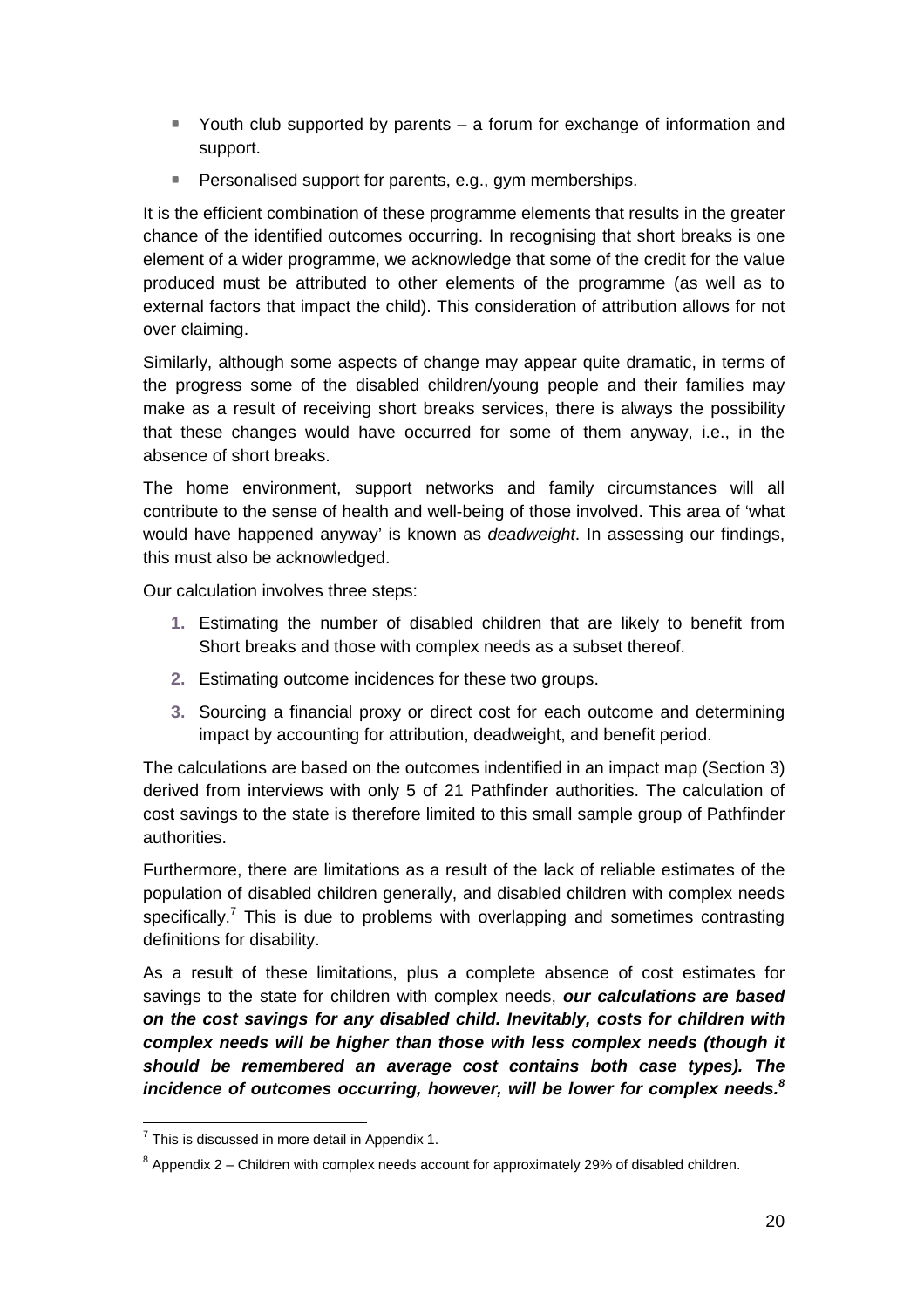**We therefore use cost estimates, plus outcomes incidence frequency, for all disabled children (claiming Disability Living Allowance – DLA) in the following calculations as a proxy for cost savings arising from outcomes linked to children with complex needs.**

**The number of disabled children** 

A number of researchers, including the Office of National Statistics (ONS), have attempted to arrive at an estimate of the number of disabled children in the UK. The most widely circulated figure is  $700,000^9$  or  $7\%$  of the child population; it is used by most LAs to make estimates of their local population of disabled children.

This definition, however, has come in for some criticism on methodological grounds.<sup>10</sup>

Mooney et al. discuss at length why estimates of disabled child populations vary so much, and conclude that 'the difficulties authorities described centred predominately on issues to do with definitions and the way in which data are collected and managed', in particular, that different organisations and government agencies apply different 'definitions, criteria and thresholds'.<sup>11</sup> They found that fully 89% of LAs had problems providing data for their survey for such reasons.<sup>12</sup>

In 2008, Mooney et al. conducted a survey of 115 LAs to ascertain the prevalence of disability amongst children at a local level.<sup>13</sup> They conclude, based on comparing their survey results with a range of published figures, that:

…it would be possible to put a lower and upper bound on the number of disabled children in each local authority based on the number of children with a SEN statement and the number of children in receipt of DLA. Since it was widely agreed by local authorities that children in either of these categories would be counted as having a disability, a lower bound could be taken as the larger of these two and an upper bound as the sum of the two. The most likely figure would be somewhere between the upper and lower bounds; its exact position depending on the degree of overlap between the two sources… This results in a lower bound of 288,000 and an upper bound of 513,000 disabled children in England, or on average between 3.0 and 5.4 percent of children under 18 years.<sup>14</sup>

<sup>9&</sup>lt;br><sup>9</sup> Prime Ministers Strategy Unit (2005) *Improving the life chances of disabled children.* (London: HMSO).

<sup>&</sup>lt;sup>10</sup> Mooney A, Owen C and Statham J (2008) Disabled Children: Numbers, characteristics and local service provision (London: Thomas Coram Research Unit, Institute of Education) p 13.

 $11$  Ibid, pp 65/66.

 $12$  Ibid, p 65.

 $13$  Ibid, p 17.

 $14$  Ibid, pp  $7/8$ .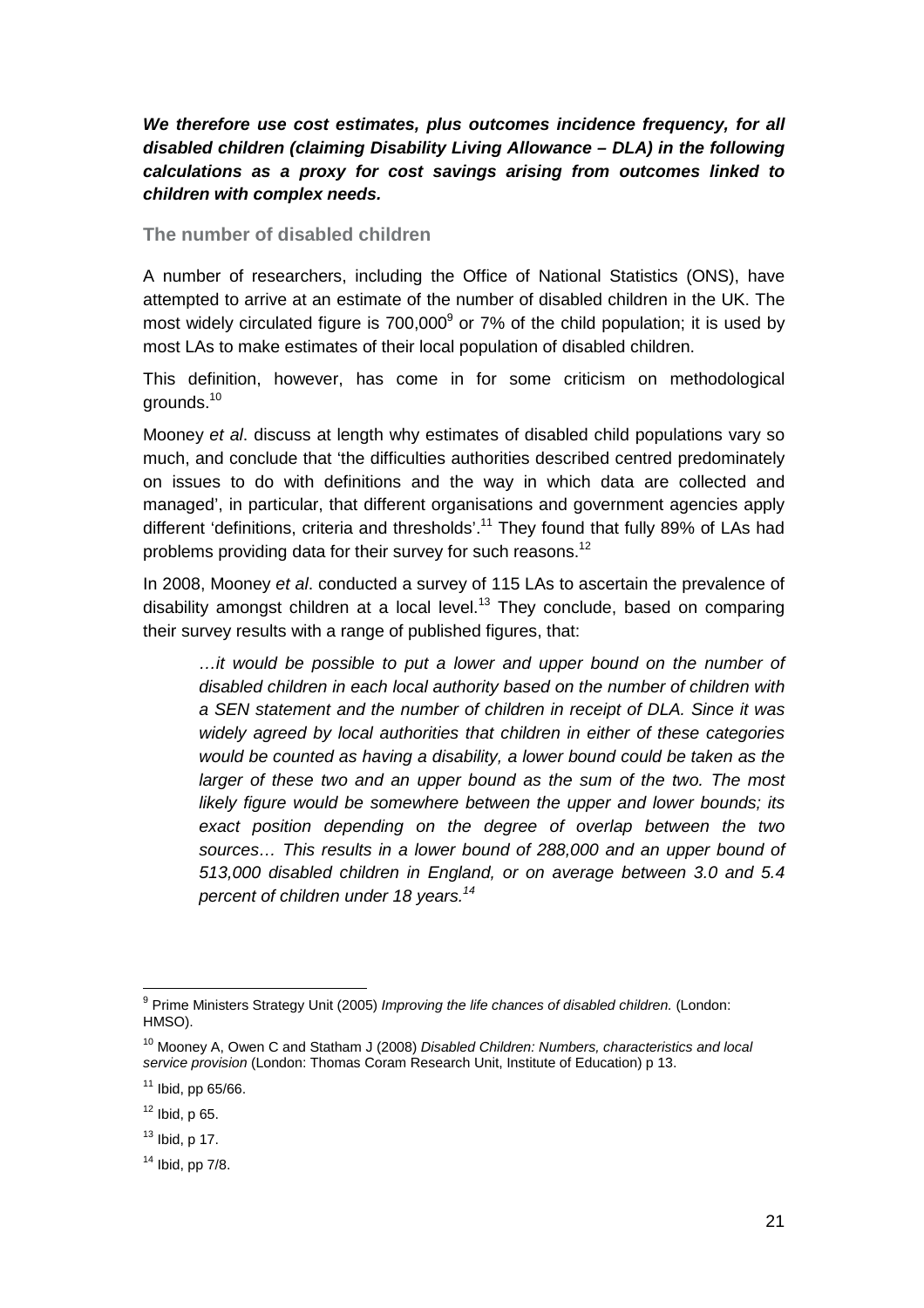As Mooney et al. have to date made the most comprehensive estimate of the numbers of disabled children, we base our calculation on their data.<sup>15</sup> **We assume a disabled child population of 459,000 or roughly 4.1% of the total England child population**<sup>16</sup> .

**The number of disabled children that could benefit from short breaks** 

The above figure of 459,000 includes both children that have SEN as well as those who claim DLA. Having an SEN does not necessarily indicate a need for short breaks services, whereas DLA claimants (those based on a care need) provide a better indicator that breaks from caring are required. In February 2009, a total of 309,750 children under 18 were entitled to DLA in England. **It is this figure of 309,750 that we use as representing the target group for short breaks – 2.8% of the total child population**. **This figure also represents 67% of our estimated England disabled child population of 459,000**.

#### **Outcome incidences**

All Pathfinder authorities are required to return a Local Area Implementation Plan (LAIMP) to TDC for monitoring purposes. The five Pathfinder authorities that participated in this study provided the research team with their most recent returns.

These returns also require LAs to show the proportion of short breaks services provided to children with complex needs.<sup>17</sup>

Estimates of outcome incidence have been derived by averaging the data from these LAIMP returns. In 2008/2009, the actual child population of these LAs was 90,379. Using our estimated prevalence rate of DLA disabled children – **2.8%,** the average child population in these LAs is approximately 2,530 children. The LAIMP returns show that in 2008/2009, short breaks services were provided to an average of 549 children. This suggests that **21% of disabled children in the catchment areas of these LAs (for which short breaks could be a benefit) received short breaks services.** 

This estimate is lower than the incidence rates estimated by other researchers, which range from 25% to 33%;<sup>18</sup> however, as it is based on actual and recent data provided by Pathfinder authorities, it is in all likelihood more reliable than estimates contained within older studies.

 $\overline{a}$ <sup>15</sup> Mooney et al. (2008, p 37) found a fairly weak correlation between SEN and receipt of DLA (r=.24), so it is reasonable to assume that 76% of SEN children do not receive DLA. Thus we take the lower bound of the range (288,000) and add 76% of the overlap range (513,000-288,000 = 225,000 x .76 = 171,000), resulting in an estimated disabled child population of 459,000 (i.e., 288,000 + 171,000).

<sup>&</sup>lt;sup>16</sup> Population estimate for 2008 from Office for National Statistics for children resident in England below the age of 18.

<sup>&</sup>lt;sup>17</sup> These are referred to as groups A and B in the LAIMP returns. The incidence of short breaks for children with complex needs is examined in Appendix 2.

<sup>&</sup>lt;sup>18</sup> Carlin J. Stanley N and Manthorpe J (ND) Meeting complex needs: a study of decisions, services and perceptions. Unpublished manuscript provided by J. Carlin in private correspondence.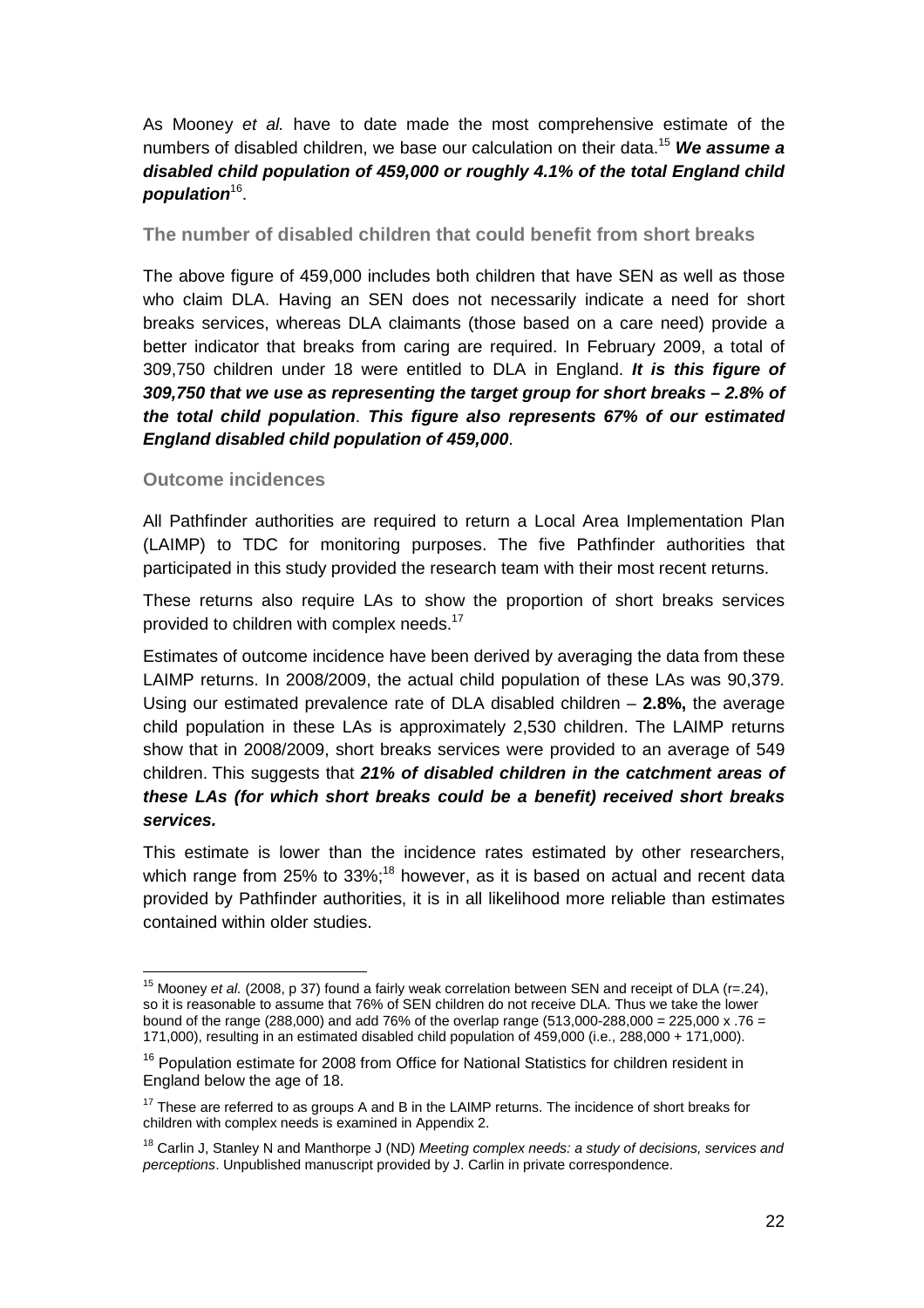#### **The impact calculation**

We now describe the basis of our impact calculation, using the population and outcome incidence rates outlined earlier. The three long-term outcomes that constitute a benefit to the state identified in the theory of change are:

- **1.** Decreased cost of long-term residential care from reductions in the number of disabled children placed outside of the family home.
- **2.** Decreased cost to health service from reduction in parents', families' and carers' stress.
- **3.** Decreased cost to schools of educating siblings with behavioural and emotional difficulties.

#### **Decreased cost of long-term residential care**

The impact map suggests that efficient delivery of short breaks services enables parents with disabled children to cope better with their situation, which may in turn prevent some long-term residential care placements. We consider this outcome in terms of the cost of a residential school placement.<sup>19</sup>

The latest available data, stemming from an analysis carried out in 2005, suggests that there are 'about 13,300 disabled children in long-term residential placements in education, social care and health settings in England'.<sup>20</sup> **Assuming our 67% rate of DLA to all disabled children ratio, this equals 8,911 disabled children (for which short breaks services could be beneficial).** 

While it must be acknowledged that some of these placements may be unavoidable, it is possible that efficient delivery of short breaks services can contribute to reducing the proportion of disabled children in such placements. Estimating the savings is difficult. A recent cost-benefit analysis of short breaks services assumed that all children who did not have complex needs (47%) would not have been placed in care if sufficient short breaks services had been available.<sup>21</sup> We feel this is too generous in the case of long-term residential placements, given that 35% of those in long-term residential care have behavioural, emotional and social difficulties (BESD).<sup>22</sup> Such problems may make it more difficult to keep the child at home, as dealing with the actual disability and potentially violent behaviour is a difficult combination. **We therefore make the more conservative assumption that 30% of such placements could be prevented.**<sup>23</sup>

 $\overline{a}$ 

 $19$  While there are other types of placement available, e.g., foster care, residential school placements are assumed to be a better proxy for children with complex needs.

 $20$  Pinney A (2005) Disabled children in residential placements. Report commissioned by the Disabled Children's team in the Department for Education and Skills (London: DfES).

 $21$  Copps J and Heady L (2008) What price an ordinary life? The financial costs and benefits of supporting disabled children and their families (London: New Philanthropy Capital).

 $22$  Pinney (2005) op. cit. p 3.

 $23$  65% of the 47% not having complex needs.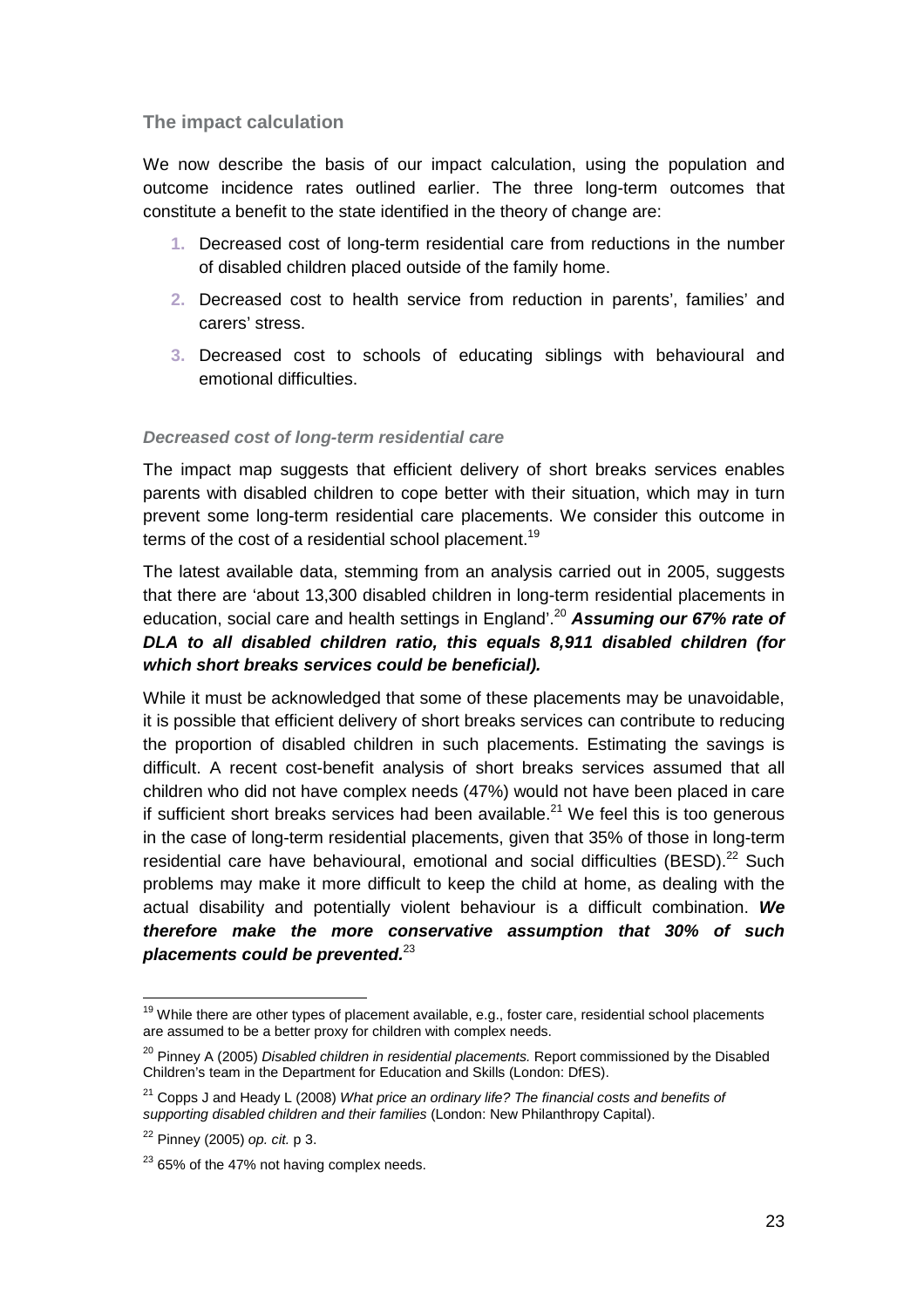We feel this conservative assumption is well-supported by studies of parents of disabled children. A study of 73 parents of severely learning-disabled children with challenging behaviour who were in 52-week residential schools showed that factors other than complex levels of disability are at play – in particular, inability to cope with challenging behaviour by both schools and the parents themselves:

Respondents gave a range of reasons (many more than one) for their child leaving their previous school and going to a 52-week residential school. Forty per cent stated that 52 week/24 hour care was needed for reasons such as **consistency of management**, 33 per cent reported that they were **no longer able to cope with their child's behaviour at home**, 27 per cent referred to the **severity of their child's challenging behaviour**, and 26 per cent reported that their **child had been excluded from school** because of disruptive behaviour. The social and educational reasons underlying placement can be illustrated: 'no school to meet his needs…excluded from the two schools identified by the council'; 'we couldn't cope with him anymore...I had a breakdown and ended up in a mental ward'. $^{24}$ 

This is further corroborated in a study that surveyed parents of young people and younger adults under 40 with complex needs who are living at home (n=67), where roughly half of the respondents were parents of a child under 18. They asked what sort of support the carers would need in order for their son/daughter to remain at home in five years' time. Only 40% cited short breaks/respite care.<sup>25</sup> From this study, **we therefore assume an attribution rate of 40% of preventable placements resulting from short breaks.**

**We assume a cost of £2,428 per child per week for a residential placement**, based on data from a recent report by the NHS on the cost of looking after children in children's homes.<sup>26,</sup> The reliability of this figure is enhanced by the fact that it is broadly in line with data provided by a recent Audit Commission report on the cost of residential schools for children with special educational needs  $(SEN)^{27}$  and with data used in a recent cost-benefit analysis of short breaks services.<sup>28</sup> We acknowledge that a residential placement for a disabled child with complex health needs may be more expensive than this average figure, but published data to support such an assumption is not presently available.

 $\overline{a}$  $24$  McGill P, Tennyson A and Cooper C (2006) Parents whose children with learning disabilities and challenging behaviour attend 52 week residential schools. Br J of Social Work 36(4): 597–616.

<sup>&</sup>lt;sup>25</sup> Carlin J, Stanley N and Manthorpe J (ND) Meeting complex needs: a study of decisions, services and perceptions. Unpublished manuscript provided by J. Carlin. p10.

<sup>&</sup>lt;sup>26</sup> The NHS Information Centre, Social Care Statistics (2009) Personal Social Services Expenditure and Unit Costs England, 2007/08. The Health and Social Care Information Centre, Table 6.2.

 $27$  Audit Commission (2008) Out of authority placements for special educational needs. London: Audit Commission.

 $28$  Copps, J. and Heady, L. (2008) What price an ordinary life? The financial costs and benefits of supporting disabled children and their families. London: New Philanthropy Capital.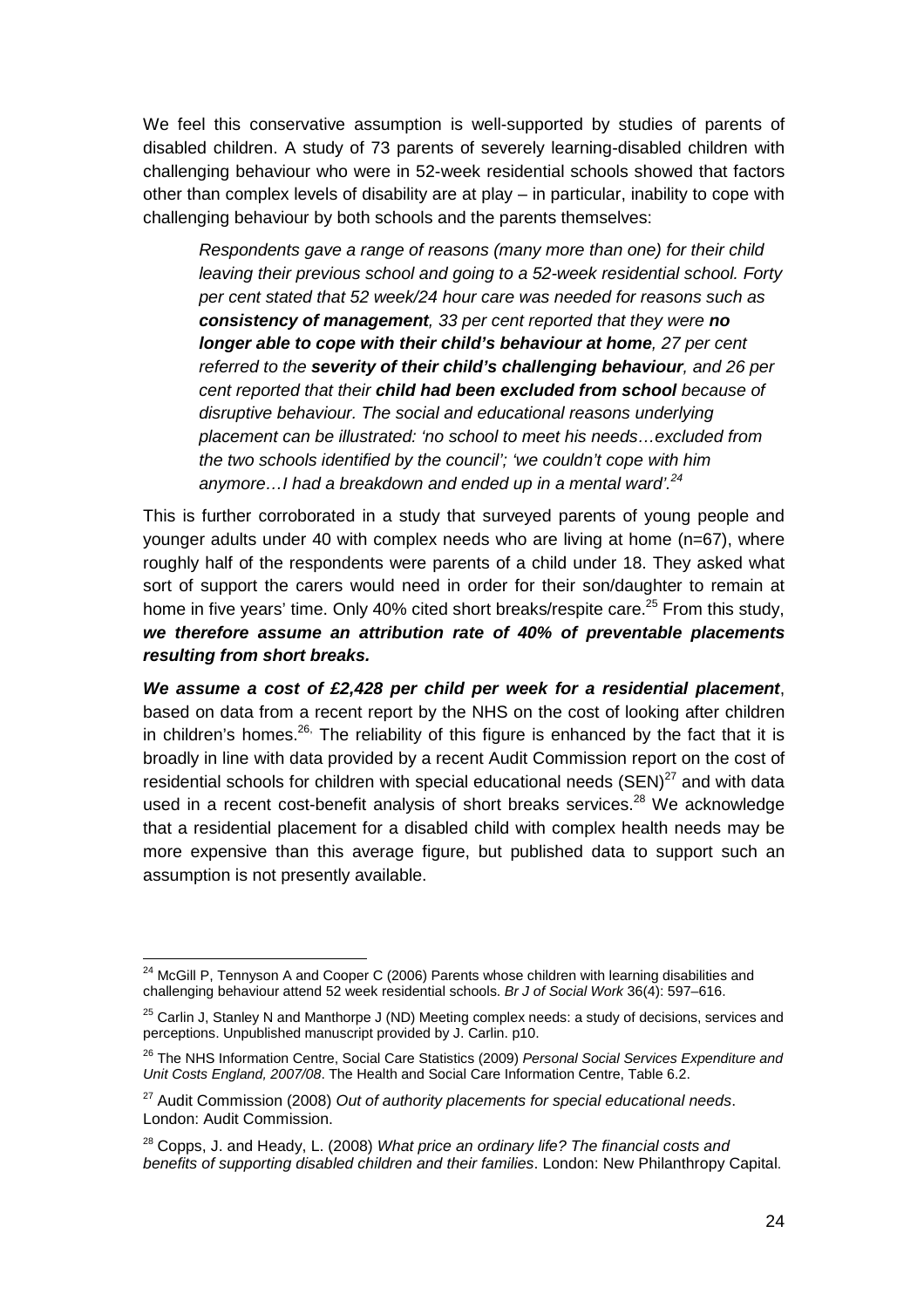Based on these assumptions, estimated savings to the state stemming from prevented residential (school) placements at current levels of service provision amounts to £640,710 per year. The calculation is presented in Table 4.1.

| <b>Calculation element</b>                                                                                         | Value        |
|--------------------------------------------------------------------------------------------------------------------|--------------|
| Number of disabled children (that could benefit from short<br>breaks services) in long-term residential placements | 8.911        |
| Percentage of placements that could be prevented                                                                   | 30%          |
| Percentage of preventable placements attributable to short<br>breaks services                                      | 40%          |
| Number of placements that could be prevented in a given year                                                       | 1,069        |
| Cost per child per week for a residential placement                                                                | £2,428       |
| Number of weeks                                                                                                    | 52           |
| Total potential savings per year                                                                                   | £135,008,065 |
| Outcome incidence rate (percentage of children actually<br>receiving short breaks services)                        | 21%          |
| Potential savings to state at current level of provision                                                           | £28,351,693  |

**Table 4.1: Annual savings on cost of residential placements.**

**The estimated current savings to the state from prevented residential placements attributable to short breaks services amount to £28,351,693 per year.** However, increased service provision (i.e., an increase in the outcome incidence rate) will boost the savings to the state.

#### **Decreased costs to health services**

Our impact map suggests that efficient delivery of short breaks services reduces the level of stress experienced by parents/carers and their disabled children. A reduction in stress is likely to result in fewer GP visits and lower sickness absence from the workplace. Carers who experience a reduction in stress may also have better longterm health outcomes, but calculating the impact of this is beyond the scope of this report.

#### Cost savings stemming from reduction in GP visits

We assume that almost all people caring for a disabled child experience stress, and to higher levels than other people, and that the stress of caring adversely affects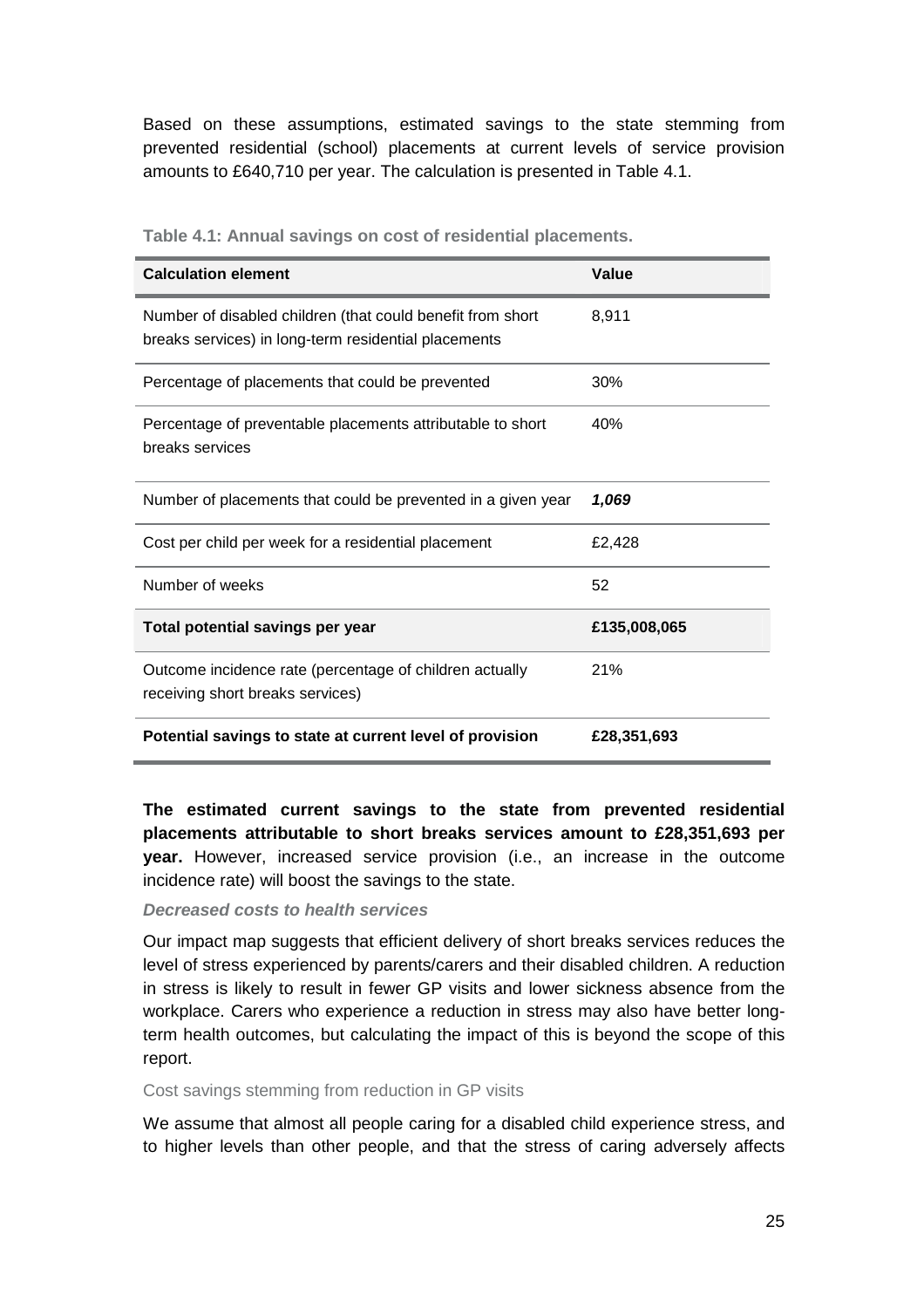their physical health.<sup>29</sup> We further assume that 20% of the general population suffer from stress,<sup>30</sup> and that therefore 20% of carers would have been stressed anyway. As the general population includes parents of disabled children, however, this results in double-counting. **We therefore assume that 75% of the stress experienced by carers of disabled children is attributable to their caring activities.<sup>31</sup>**

Stress among caregivers is linked with increased ill-health, both in terms of subjective self-reports and objective health measures. Pinquart and Sörensen conducted a meta-analysis of 176 studies to explore the link between caring and health problems, and found that:

Poor health of caregivers may be due to (a) the effects of physical exertion that produces muscle strain, skeletal injury, aggravation of chronic illness such as arthritis, or other sources of physical discomfort and pain; (b) negative changes in health-related activities, such as diet and exercise; (c) physiological effects of psychological distress, such as depression, which increase susceptibility to infectious agents; and (d) changes in sympathetic arousal and cardiovascular reactivity that increase the risk for hypertension and cardiovascular disease (e.g., Shaw et al., 1997). $^{32}$ 

Carers are more than twice as likely to be in poor health themselves in comparison to parents who do not have a disabled child, and we assume some of this ill-health to be stress-related.<sup>33</sup> A meta-analysis conducted in 2003 showed that carers had 23% higher levels of stress hormones than non-carers. $34$  We therefore assume they are at least 25% more likely to visit their GP in any given year,<sup>35</sup> which translates into **one extra visit per year.**<sup>36</sup> In 2007/2008, the average **cost of a GP surgery consultation with prescription was £76.**<sup>37</sup>

 $\overline{a}$  $^{29}$  Pinquart M and Sorensen S (2007) Correlates of physical health of informal caregivers: A metaanalysis. Journal of Gerontology: Psychological Sciences **62b(2):** 126–137. See also http://www.caregiver.org/caregiver/jsp/content\_node.jsp?nodeid=1822

 $30$  Copps J and Heady L (2008) What price an ordinary life? The financial costs and benefits of supporting disabled children and their families (London: New Philanthropy Capital) p 15.

 $31$  The 5% difference (80–75%) is accounted for by the 4.8% of the child population that is made up of disabled children.

<sup>&</sup>lt;sup>32</sup> Pinquartand Sorensen (2007) op. cit. p 126.

<sup>&</sup>lt;sup>33</sup> Buckner L and Yeandle S (2006) Managing more than most: A statistical analysis of families with sick or disabled children (Leeds: University of Leeds) Commissioned by Carers UK, p 6.

 $34$  Vitaliano PP, Jianping Z and Scanlan JM (2003) Is caregiving hazardous to one's physical health? A meta-analysis. Psychological Bulletin **129(6):** 946–972.

 $35$  Coppsand Heady (2008) op. cit. p 15.

<sup>&</sup>lt;sup>36</sup> Office for National Statistics (2006). Use of services: Home visits fall to 4% of GP consultations. http://www.statistics.gov.uk/cci/nugget.asp?id=1335

 $37$  Curtis L (2008) Unit costs of health and social care 2008 (Canterbury: PSSRU at Kent) http://www.pssru.ac.uk/pdf/uc/uc2008/uc2008\_s08.pdf Table 8.8b; including direct care staff costs and excluding qualification costs. Prescription cost is based on net ingredient cost.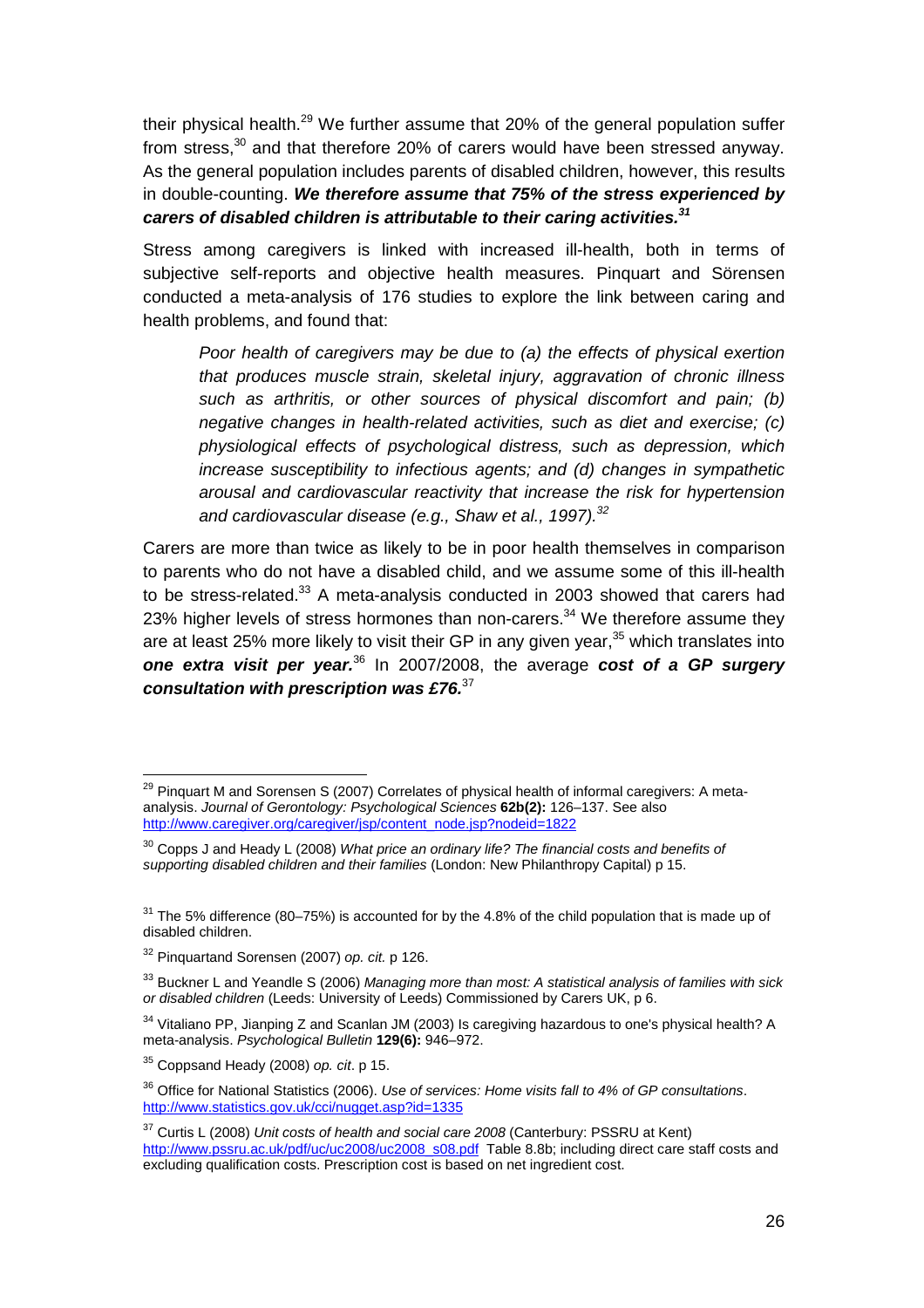A statistical analysis of the 2001 Census found that approximately 462,000 families in England and Wales have at least one child with a 'limiting long-term illness',<sup>38</sup> and that these households 'contain 305,000 carers, of whom 65% are women'.<sup>39</sup> As this number of families is fairly close to our own estimate of the disabled child population (459,000) we use the figure of 305,000 carers as a proxy for the number of people caring for a disabled child. As we only focus on those children that claim DLA, we reduce this figure by 33%.<sup>40</sup>

Based on these assumptions, we estimate that current savings to the State stemming from prevented GP visits amount to £2,446,069 per year. The calculation is shown in Table 4.2.

| <b>Calculation step</b>                                                                     | <b>Value</b> |
|---------------------------------------------------------------------------------------------|--------------|
| Proportion of extra stress attributable to caring for a disabled<br>child                   | 75%          |
| Number of people affected                                                                   | 204,350      |
| Number of extra GP visits per year                                                          | 1            |
| Average cost of GP surgery consultation with prescription                                   | £76          |
| Total potential savings per year                                                            | £11,647,950  |
| Outcome incidence rate (percentage of children actually<br>receiving short breaks services) | 21%          |
| Potential savings to state at current level of provision                                    | £2,446,069   |

**Table 4.2: Annual savings stemming from reduced number of GP visits.** 

#### Cost savings stemming from reduction in sickness absence

We saw earlier that there are 462,000 families with a disabled child. If we assume that each of those household contains 1.64 adults, $41$  there could be 757,680 adults potentially at work. However, 34% of such households have no one in paid work.<sup>42</sup> If we assume that of the other 66% of households, at least one person is in work, approximately 500,000 people are working. Not all of them will work full-time, however, so assuming that 75% work full-time, this equates to 375,000 full-time

 $\overline{a}$ 

 $38$  Buckner L and Yeandle S (2006) Managing more than most: A statistical analysis of families with sick or disabled children (Leeds: University of Leeds) Commissioned by Carers UK, p 5.

 $39$  Ibid, p 5.

 $40$  67% x 305,000 = 204,350

 $41$  Copps J and Heady L (2008) What price an ordinary life? The financial costs and benefits of supporting disabled children and their families (London: New Philanthropy Capital) p 15.

 $42$  Bucknerand Yeandle (2006) *op. cit.* pp 5 and 2 respectively.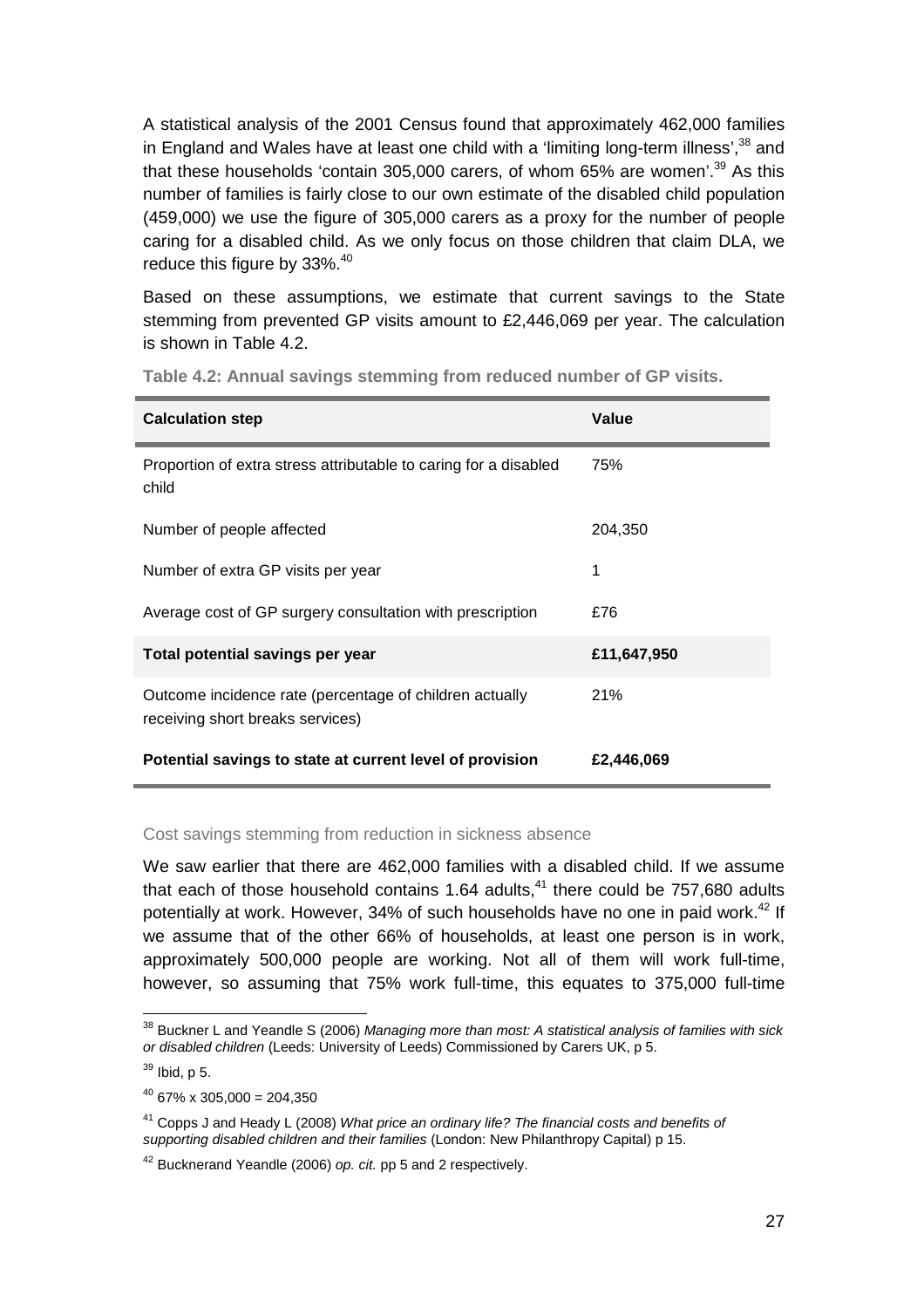#### employees taking additional sick days. **Adjusting for our DLA to all disabled children ratio of 67%, this comes to 251,250 full-time employees**.

Using these assumptions about stress, we assume that working parents of disabled children are 25% more likely to take sick days than other parents. Given that the average person takes 8 sick days per year, $43$  we assume that a parent of a disabled child who is in full-time work will take an **extra 2 sick days per year**. In 2008, the average cost to employers of a sick day was £83.25.<sup>44</sup>

The final part of the calculation involves identifying what proportion of the cost to the employer results in a cost to the state. If we assume that the cost to the employer is a reduction in profit (turnover falls but costs remain static as a result of the sick day taken), and that corporation tax is 19%, then **the reduction in corporation tax intake for the state for every £83.25 (in lost profit) is £15.82.**

Based on these assumptions, we estimate that current savings to the state stemming from sick days prevented amounts to £1,252,054 per year. The calculation is presented in Table 4.3.

| <b>Calculation step</b>                                                                         | Value      |
|-------------------------------------------------------------------------------------------------|------------|
| Proportion of extra stress attributable to living in a household<br>containing a disabled child | 75%        |
| Number of people affected                                                                       | 251,250    |
| Number of extra sick days per year                                                              | 2          |
| Average cost of lost corporation tax per sick day                                               | £15.82     |
| Total savings per year                                                                          | £5,962,163 |
| Outcome incidence rate (percentage of children actually<br>receiving short breaks services)     | 21%        |
| Potential savings to state at current level of provision                                        | £1,252,054 |

**Table 4.3: Annual savings stemming from reduced sick days.** 

**Taken together, the current savings to the state from prevented GP visits and sick days amounts to £3,698,123 per year.** It should be noted that we have not considered issues of attribution, e.g., the extent to which other services provided to

 $\overline{a}$ 

 $43$  Chartered Institute of Personnel and Development (2008) Absence Management, Annual Survey Report 2008. Cited in Leaker D (2008) Sickness absence from work in the UK. Economic & Labour Market Review. 2(11).

 $44$  Ibid, p 22.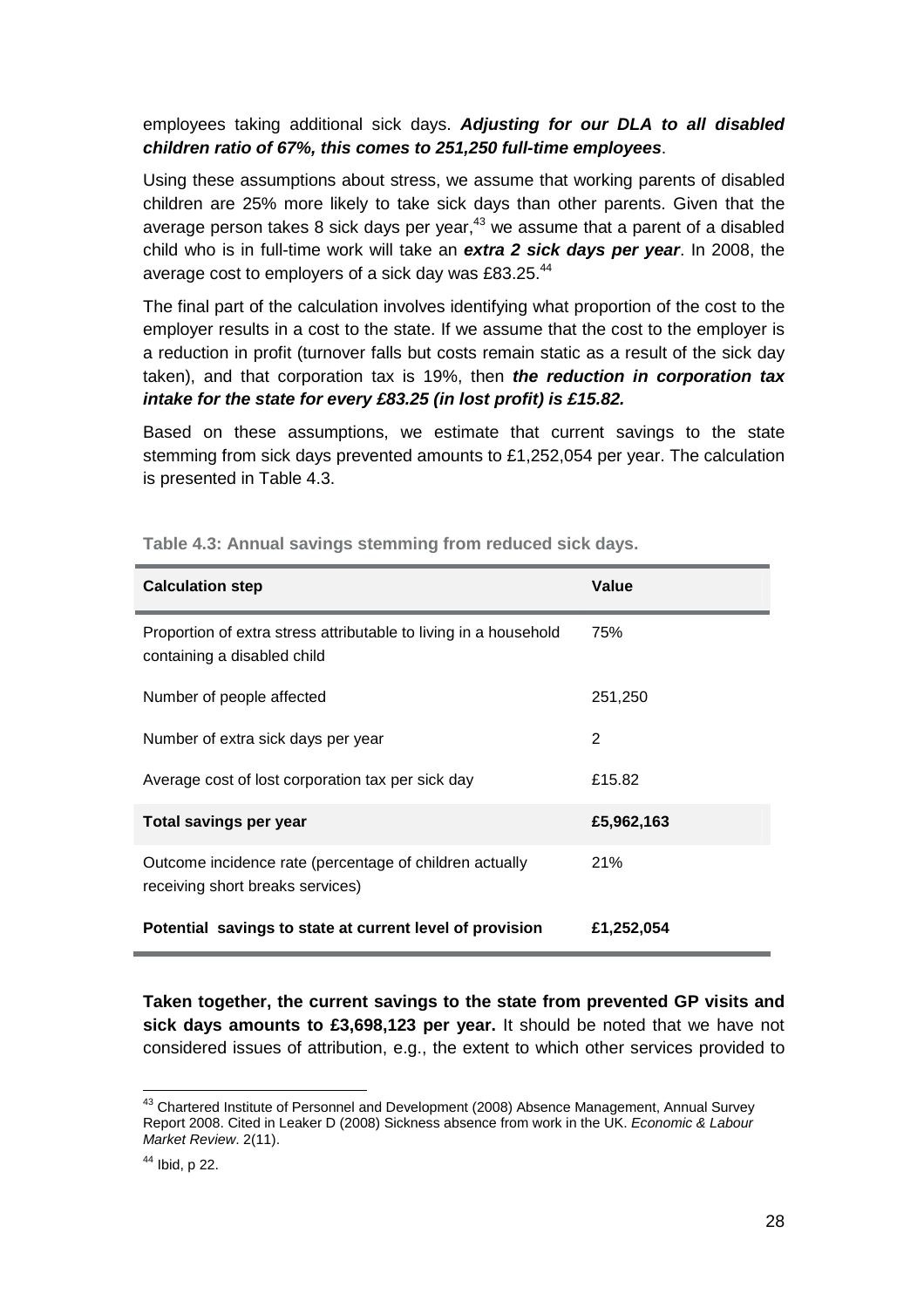disabled children and their parents/carers play a role in preventing placement in long-term residential care. The actual saving is therefore likely to be lower than the cited figure. However, increased service provision (i.e., an increase in the outcome incidence rate) will boost the savings to the state.

**Decreased cost of educating siblings with behavioural and emotional difficulties** 

The impact map suggests that short breaks services enable parents to spend more time with, and caring for, the disabled child's siblings. We assume this has a positive impact on these siblings, and that this will make them less likely to display EBSD. A reduction in EBSD, in turn, results in savings to the educational system.

Research indicates that having a disabled sibling doubles the chance of a child displaying EBSD, $45$  and the most recently available data suggests that 4.3% of all children display  $EBSD^{46}$ . As the general population includes siblings of disabled children, however, this results in double-counting. We therefore assume that an extra 4.0% of siblings may develop EBSD (as opposed to 4.3%).

We assume that each disabled child has, on average, 0.8 siblings. $47$  This equates to 247,800 siblings who are potentially at risk of  $EBSD<sup>48</sup>$  We further assume that half of these siblings are in primary education and half are in secondary education, and that these education systems bear additional costs in meeting the needs of these children.

We use Ofsted estimates for the cost of educating children with EBSD in primary and secondary schools, which are £1,078 and £3,234 respectively.<sup>49</sup>

Based on these assumptions, we estimate that current savings to the State amount to £4,487,757 per year. The calculation is presented in Table 4.4.

**If we take the four cost savings identified in Tables 4.1–4.4, we arrive at a saving to the state of £36,537,573.** That is based on current levels of outcomes incidence (that only 21% of the available number of disabled children receive short breaks services) and might therefore benefit in the ways presented in the impact map.

 $\overline{\phantom{a}}$ 

 $45$  Copps J and Heady L (2008) What price an ordinary life? The financial costs and benefits of supporting disabled children and their families (London: New Philanthropy Capital) p 16.

<sup>&</sup>lt;sup>46</sup> Office for National Statistics (2004) Mental Health: Mental disorders more common in boys. http://www.statistics.gov.uk/CCI/nugget.asp?ID=853&Pos=2&ColRank=2&Rank=1000. Note this is based on 1999 data.

 $47$  Ibid, p 14.

<sup>&</sup>lt;sup>48</sup> Based on our estimated DLA adjusted disabled child population of 309,750, children.

<sup>&</sup>lt;sup>49</sup> Ofsted (2003) Pupils with emotional, behavioural and social difficulties in mainstream schools. Cited in Copps and Heady (2008) op. cit. p 16.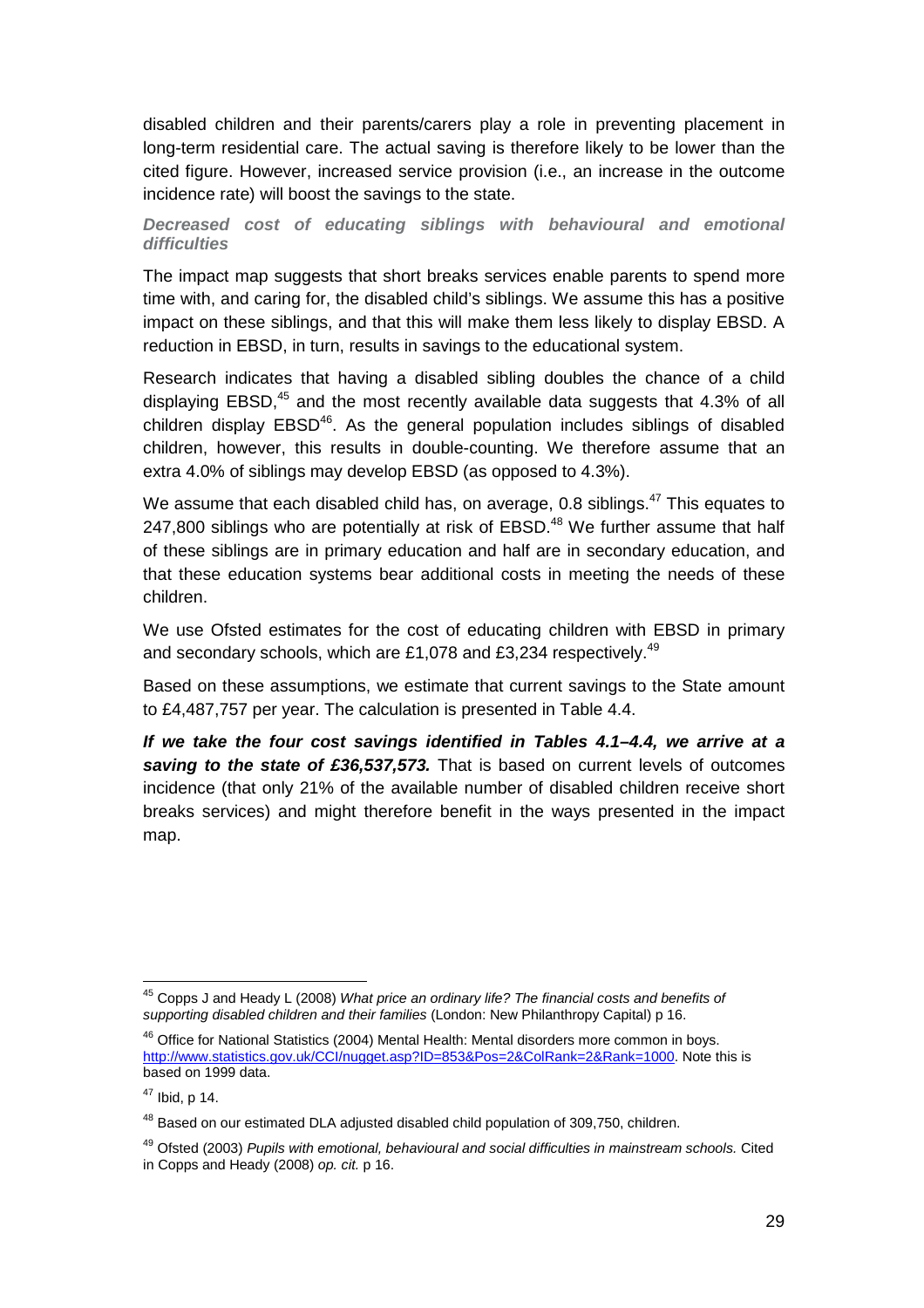**Table 4.4: Annual savings stemming from reduced EBDC expenditure by schools.** 

| <b>Calculation step</b>                                                                     | Value       |
|---------------------------------------------------------------------------------------------|-------------|
| Increase in EBSD in siblings (i.e., doubling of baseline rate)                              | $4.0\%$     |
| Extra cost to a primary school per year per pupil                                           | £1,078      |
| Cost to primary education system (assumes 123,900 extra<br>cases of EBSD)                   | £5,342,568  |
| Extra cost to a secondary school per year per pupil                                         | £3,234      |
| Cost to secondary education system (assumes 123,900 extra<br>cases of EBSD)                 | £16,027,704 |
| <b>Total savings per year</b>                                                               | £21,370,272 |
| Outcome incidence rate (percentage of children actually<br>receiving short breaks services) | 21%         |
| Potential savings to state at current level of provision                                    | £4,487,757  |

**The potential savings to the state from provision of short breaks, plus the associated activities listed at the beginning of this Section, for all disabled children, for whom short breaks are appropriate, would amount to approximately £174 million.** 

**How can the value of short breaks services be maintained?** 

A key variable in estimating impacts is how long they last over time. The 'benefit period', as it is known, can act as a multiplier on any savings. We therefore aim to establish the benefit period of effective short breaks services provision, i.e., how enduring the impact is.

Despite more than two decades worth of research into the impacts of short breaks and respite provision, methodological shortcomings make it impossible to describe the durability of their impact with any certainty. In their very recently completed literature review, which encompassed 50 studies on the subject conducted between 1999 and 2009, Robertson et al. conclude that the quality of research into short breaks provision has not improved in recent years:

A decade on, the evidence base for the impact of short breaks on carer wellbeing has increased but many of the shortcomings noted by McNally et al. (1999) in relation to studies of all carers do still apply to the evidence base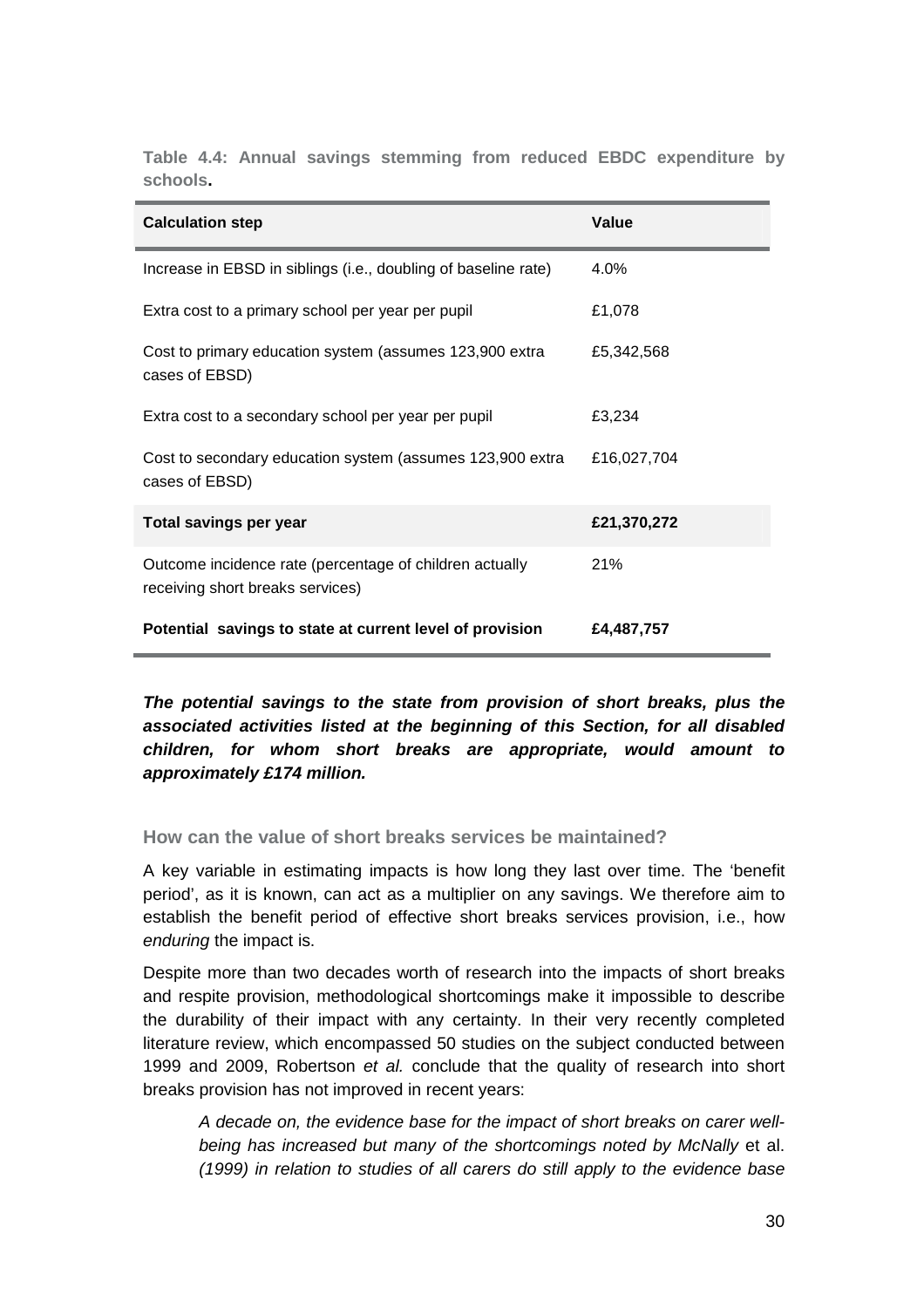concerning the impact on the well-being of carers of disabled children. Methodological problems include small sample sizes, lack of control groups, single and short post-respite follow-ups, and interviewers not being blind to the study conditions.<sup>50</sup>

The authors cited in the above paragraph, McNally *et al.*, concluded that '...there was little evidence that respite intervention has either a consistent or enduring beneficial effect on carers' well-being'.<sup>51</sup> Robinson et al. come to the same conclusion:

…there is still no evidence on whether the initial impact of short breaks on carer well-being translates into a long-term reduction in outcomes such as carer stress, or whether in fact these return to baseline levels once the 'honeymoon period' of short breaks fades.

The evidence also suggests that short breaks enable carers to carry out what are relatively mundane activities, such as sleeping and social contact. The importance of such fundamental aspects of human functioning cannot be overemphasised, but as has been noted in this review, short breaks are limited to such fundamentals and cannot be seen as a panacea in the absence of other forms of support. Short breaks are unlikely to impact on many other areas of carer well-being such as their informal support networks, or address, for example, the difficulties inherent in caring for a child with severe behaviour problems.<sup>52</sup>

The only study that looked at the impact of holistic service provision for families of disabled children found that short breaks only had a positive impact one year after provision if they were part of a package of measures that included, e.g., training on coping skills and a volunteer to work with the child. $53$ 

We must therefore conclude two things:

- **1.** First, any savings to the state arising from effective short breaks service provision can be applied only in the financial year in which the service is provided. There is no evidence to support the view that short breaks services have a more enduring impact on disabled children and their parents/carers after they stop receiving them.
- **2.** Secondly, any savings to the state arising from effective short breaks provision cease very soon after the level of provision is curtailed.

 $\overline{a}$ 

 $^{50}$  Robertson J, Hatton C, Emerson C, Wells E, Collins M, Langer S and Welch V (2009) The impacts of short break provision on disabled children and families: An international literature review. (Lancaster: Centre for Disability Research (CeDR), Lancaster University) p 10.

 $51$  Ibid, p 5.

<sup>52</sup> Ibid, p 28.

 $53$  Ibid, p 28.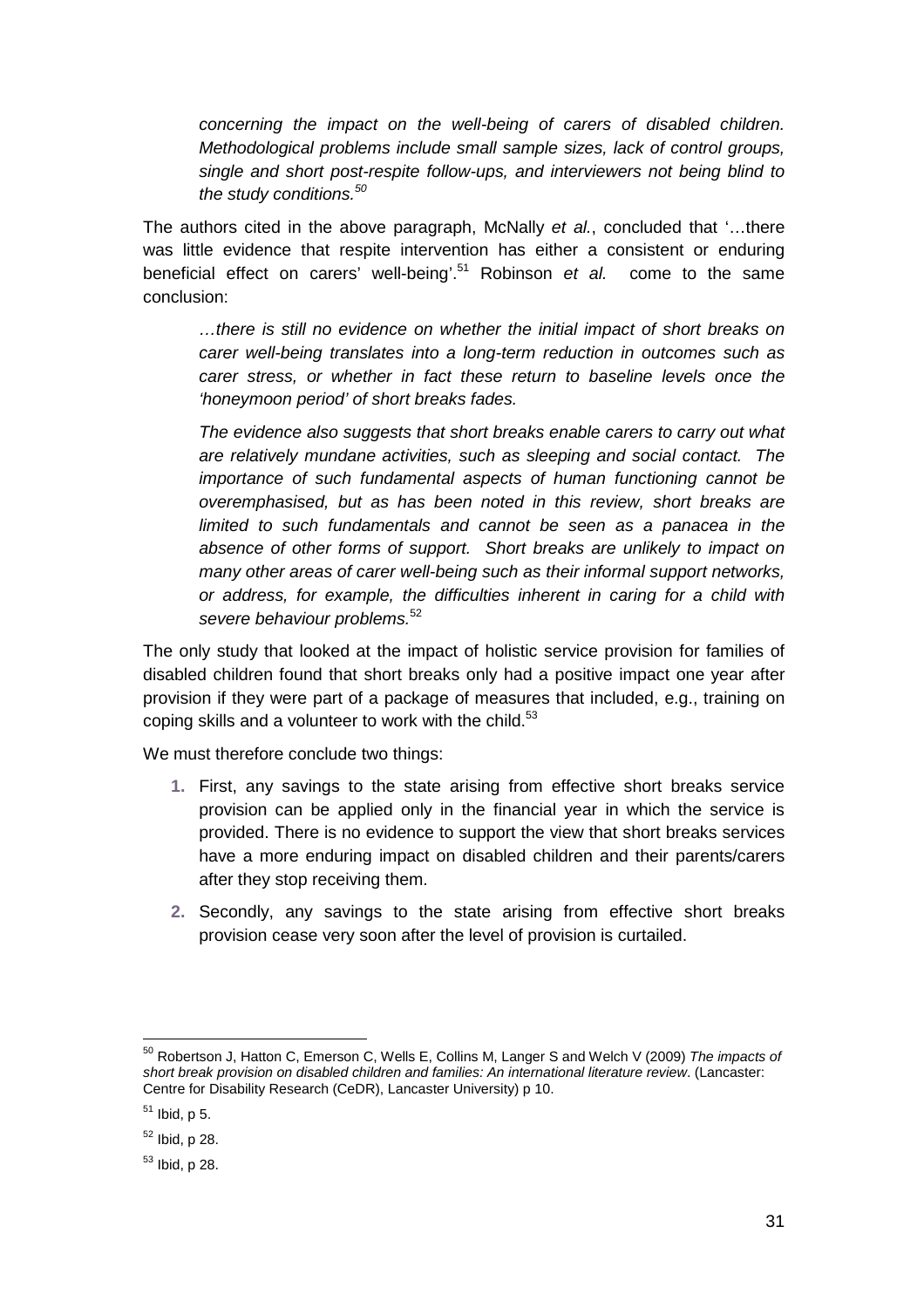## **5. Conclusions**

This study is not designed to provide a comprehensive analysis of the impact of the short breaks programme. Nor can it provide more than an indicative guide to the type and level of cost savings the state receives from the provision of short breaks services.

It has, however, identified a number of key conditions surrounding the provision of short breaks services. These are:

- The type of impacts identified in this report cannot be achieved by short breaks alone. It is an imperative that short breaks services are provided as part of a holistic range of services that support families with disabled children (see list at beginning of Section 4).
- Based on the lack of evidence of enduring benefits beyond the lifetime of the programme's activities, current service levels need to be maintained in order to maintain savings to the state.
- **There are other compelling reasons for maintaining a higher level of service** provision.
	- o This report has not quantified the social benefits arising from effective provision of short breaks services, i.e., outcomes benefiting disabled children and their families rather than the state. Doing so would be a worthwhile exercise, however, as the investment by AHDC in transforming short breaks services provision may well show a good return.
	- o Our analysis of Pathfinder data returns shows that access to services is still limited, with currently only an estimated 14% of disabled children receiving short breaks services, despite massive investment in short breaks amongst Pathfinder authorities.

Given the savings to be made, this makes a compelling argument for continuing and strengthening efforts to broaden access. This comes with a caveat however; given the amount of money invested so far, LAs simply must do better in terms of both broadening access and collecting data based on nationally understood definitions.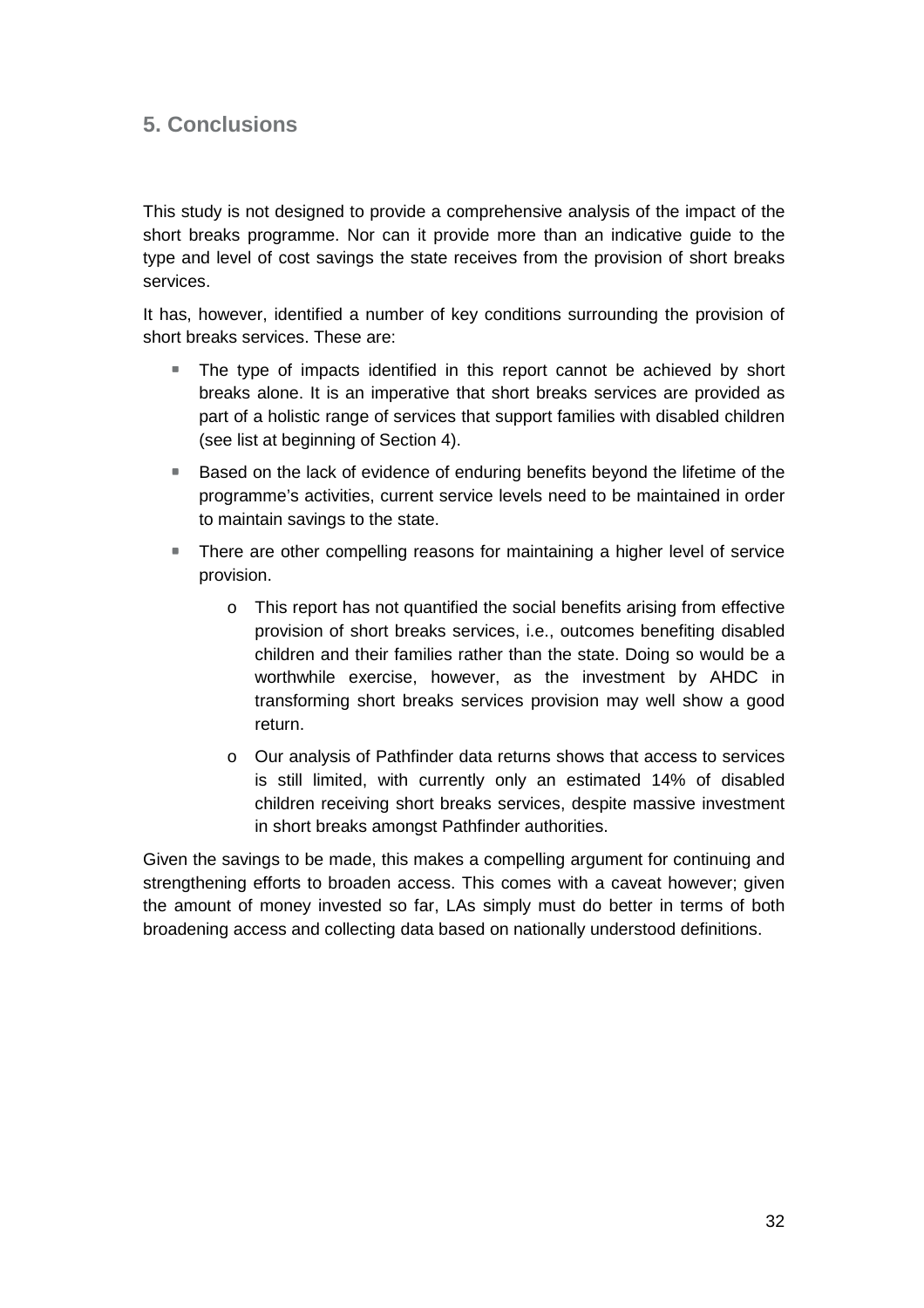## **Appendix 1: Numbers of disabled children with complex needs**

Estimating the population of children with complex needs is difficult. First, any attempt to estimate is hampered by the use of different definitions by different authorities and service providers. For instance, PCTs, disability teams and schools all seecomplex needs from the perspective of what they need to do in order to meet these needs. Secondly, our interviews indicate that despite AHDC guidance and TDC requirements to gather data on children with ASD and complex physical needs, not all LAs appear to agree with these definitions of complex need. Our interviews resulted in the following definitions of complex needs, some of which have no bearing on the Full Service Offer:

- Children requiring specialist skills from care services providers.
- Children with complex health needs, e.g., technology dependent.
- Transition periods e.g. from childhood to teenage vears.
- Complex family situations e.g., lack of a support network, mental health, relationship breakdowns, etc. – basically anything that makes for a stressful environment that could potentially impact on the family's ability to cope.
- Families with more than one disabled child.

For purposes of simplicity, we have opted to use the number of children entitled to the 'Higher Rate'<sup>54</sup> DLA as a proxy. It is a useful proxy because it is not meanstested, as some other programmes are (e.g., the Family Fund Trust), and because very recent data are available. We acknowledge that this may result in a slight under-count, as some children with high levels of special educational needs may not be included.

In February 2009, a total of 362,890 children under 18 were entitled to DLA; of these, 132,140 were entitled to the Higher Rate DLA.<sup>55</sup> In other words, our calculation assumes there are 132,140 children with complex needs. This implies that roughly 29% of disabled children can be considered to have complex needs. $56$ 

 $\overline{a}$ 

 $54$  This is the highest rate available.

<sup>&</sup>lt;sup>55</sup> Based on the DWP Tabulation Tool available at http://83.244.183.180/100pc/tabtool.html, by selecting "all entitled caseloads" as a sample and displaying to show "Care Award Type" by "Age of Claimant".

<sup>56</sup> Based on our estimated disabled child population of 459,000 children.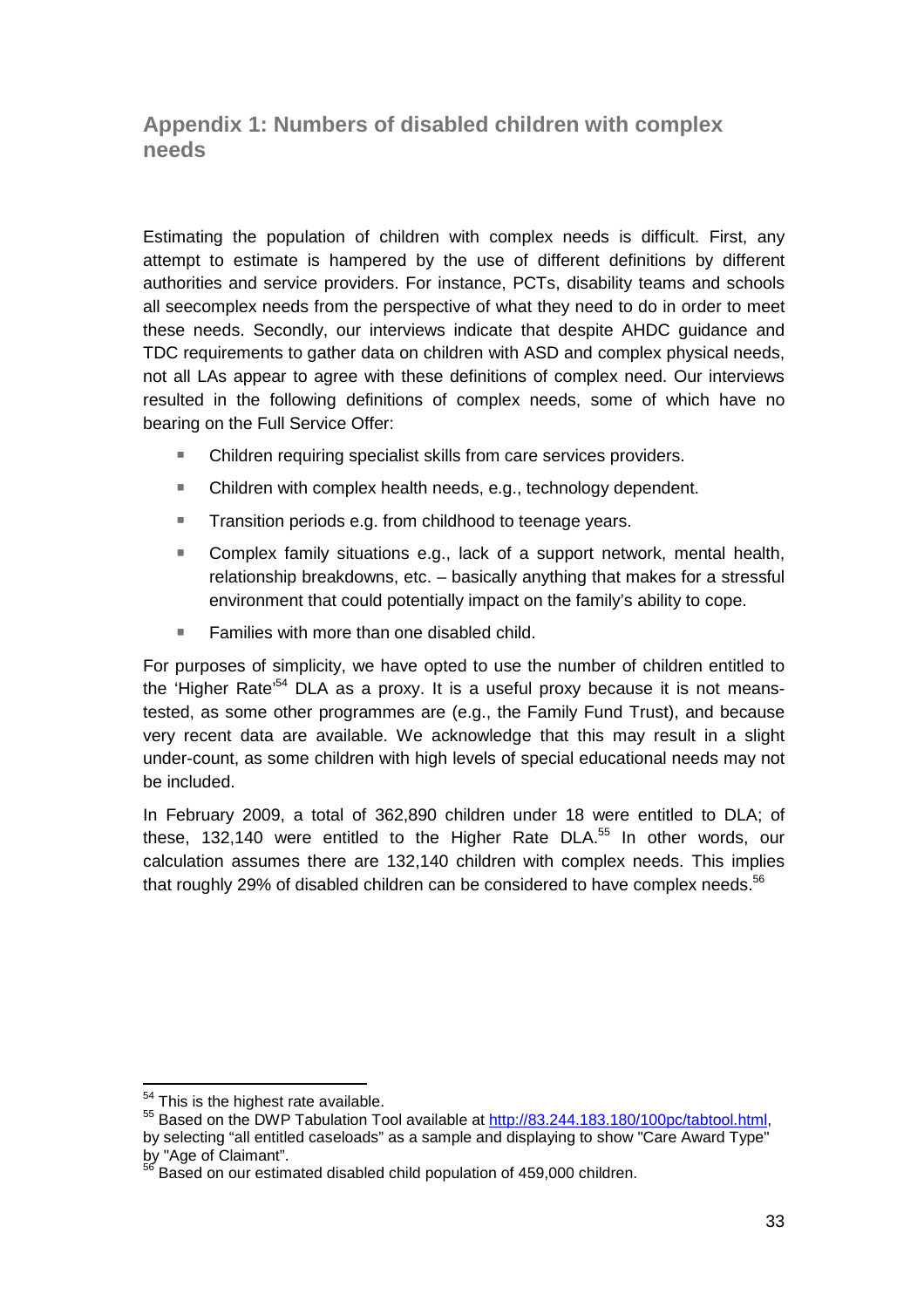## **Appendix 2: Outcome incidences for disabled children with high support needs**

Looking at incidence of provision to disabled children with complex needs, if we make the conservative assumption that 29% of disabled children can be considered to have complex needs, there are roughly 734 such children in this Pathfinder authority's area. Based on the LAIMP data, we estimate that 86% of short breaks services were provided to children with complex needs, $57$  which suggest these LAs provided short breaks services to an average of 456 children with complex needs.<sup>58</sup> This suggests that roughly 62% of disabled children with complex needs received short breaks services in these Pathfinder LAs.

 $\overline{a}$ 

 $57$  Groups A and B in the LAIMP returns. however the structure of the return does not provide an overall figure for the number of children in Groups A and B. We have therefore used a proxy based on provision of overnight short breaks. Please see Appendix 2 for the calculations of averages.

 $3^8$  i.e. 86% of the 549 children served.